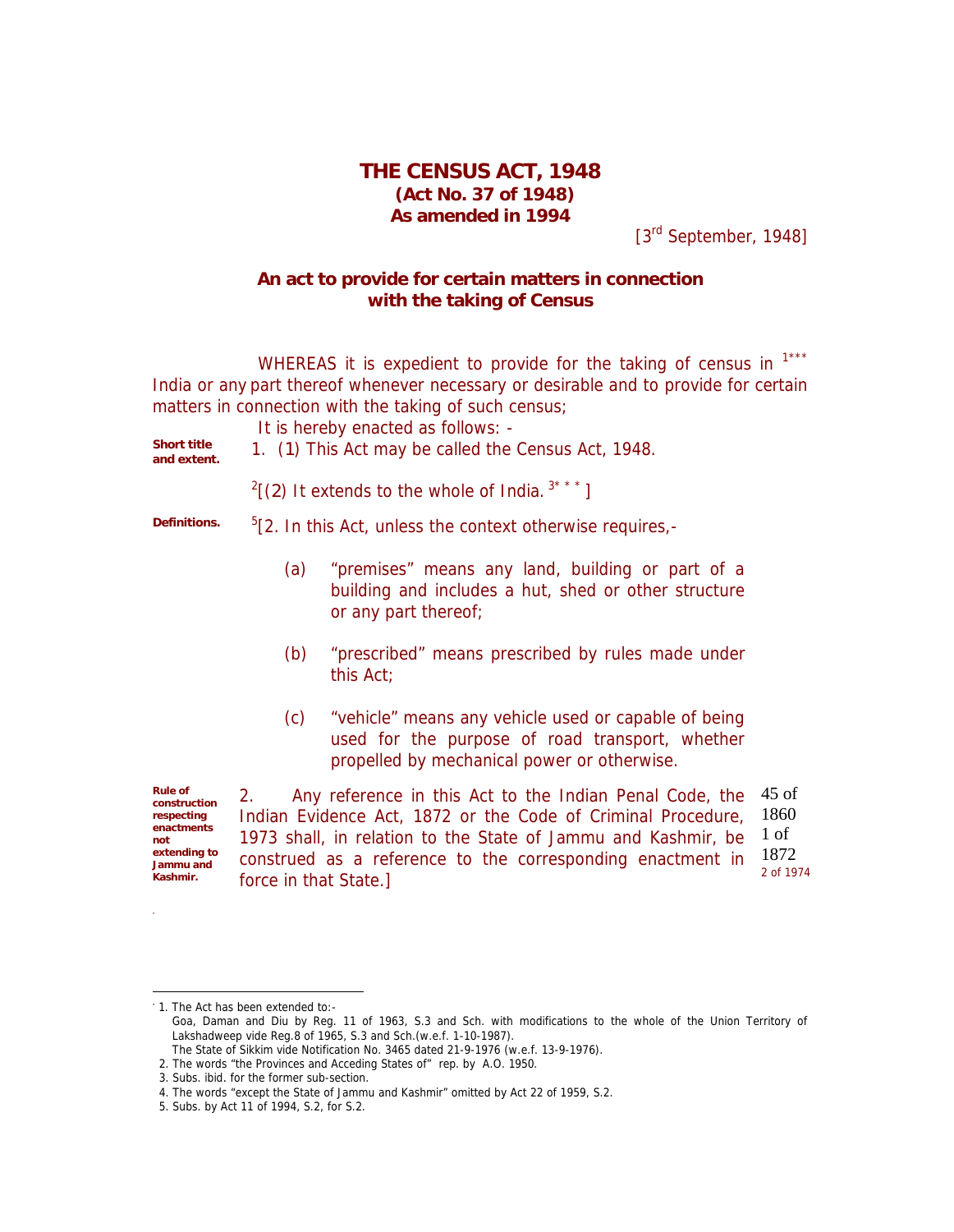3. The Central Government may, by notification in the Official Gazette, declare its intention of taking a census in the whole or any part of the territories to which this Act extends, whenever it may consider it necessary or desirable so to do and thereupon the census shall be taken.

*Appointment of Census staff.*

*Central Government to take Census.*

> 4. (*1*) The Central Government may appoint a Census Commissioner to supervise the taking of the census throughout the area in which the census is intended to be taken, and <sup>5</sup>[Directors of Census Operations] to supervise the taking of the census within the several States.

> (*2*) The State Government may appoint persons as census-officers  $2$ [with such designations as that Government may deem necessary] to take, or aid in, or supervise the taking of, the census within any specified local area and such persons, when so appointed, shall be bound to serve accordingly.

> (*3*) A declaration in writing, signed by any authority authorised by the State Government in this behalf, that any person has been duly appointed a census-officer for any local area shall be conclusive proof of such appointment.

> (*4*) The State government may delegate to such authority as it thinks fit the power of appointing census-officers conferred by sub-section (2).

> $3$ [4A. Every local authority in a State shall, when so directed by a written order by the Central Government or by an authority appointed by that Government in this behalf, make available to any Director of Census Operations such staff as may be necessary for the performance of any duties in connection with the taking of census.]

*Status of Census authorities as public servants.*

í

í

*Staff of every local authority to be made available for taking census.*

> 5. The Census Commissioner, all <sup>4[</sup>Directors of Census Operations] and all census-officers shall be deemed to be public servants within the meaning of the Indian Penal Code.

45 of 1860

<sup>1.</sup> Subs. by Act 56 of 1974, S.3 and Sch.II for "Superindent of Census Operation" (w.e.f. 20-12-1974)

<sup>2.</sup> Ins. by Act 11 of 1994, S.3.

<sup>3.</sup> Ins. by S.4 ibid.

<sup>4.</sup> Subs. by Act 56 of 1974, S.3 and Sch II "Superintendent of Census Operations" (w.e.f. 20-12-1974).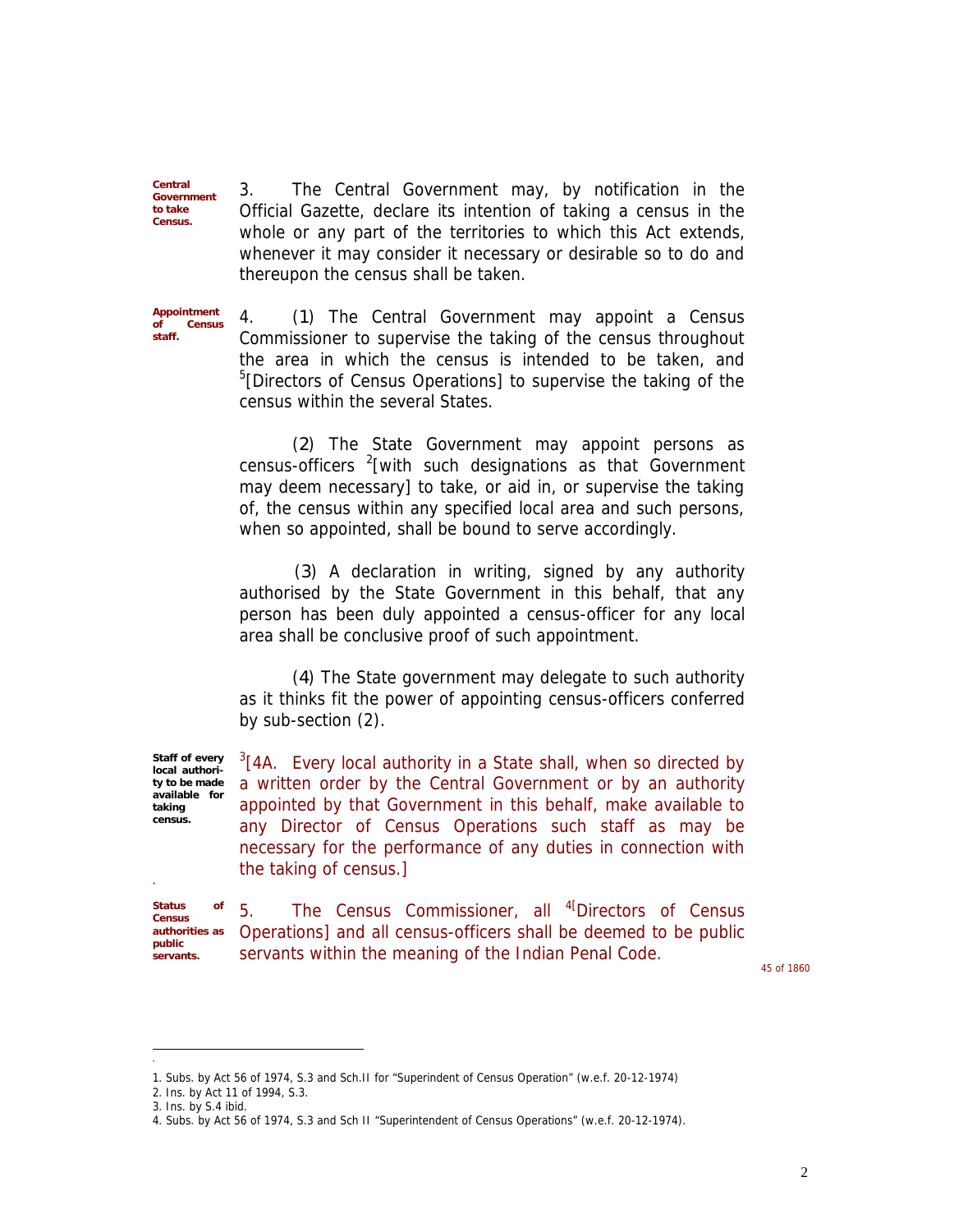*Discharge of duties of census officers in* the State Government may appoint in this behalf, by a written *certain cases.* order so directs – 6. (*1*) Where the District Magistrate, or such authority as

- (a) every officer in command of any body of men belonging to the naval, military or air forces, or of any vessel of war, of India,
- (b) every person (except a pilot or harbourmaster) having charge or control of a vessel,
- (c) every person in charge of a lunatic asylum, hospital, workhouse, prison, reformatory or lock-up or of any public, charitable, religious or educational institution,
- (d) every keeper, secretary or manager of any sarai, hotel, boarding-house, lodging-house, emigration depot or club,
- (e) every manager or officer of a railway or any commercial or industrial establishment, and
- (f) every occupant of immovable property wherein at the time of the taking of the census persons are living,

shall perform such of the duties of a census-officer in relation to the persons who at the time of the taking of the census are under his command or charge, or are inmates of his house, or are present on or in such immovable property or are employed under him as may be specified in the order.

*(2)* All the provisions of this Act relating to censusofficers shall apply, so far as may be, to all persons while performing such duties under this section, and any person refusing or neglecting to perform any duty which under this section he is directed to perform shall be deemed to have committed an offence under section 187 of the Indian Penal 45 of 1860Code.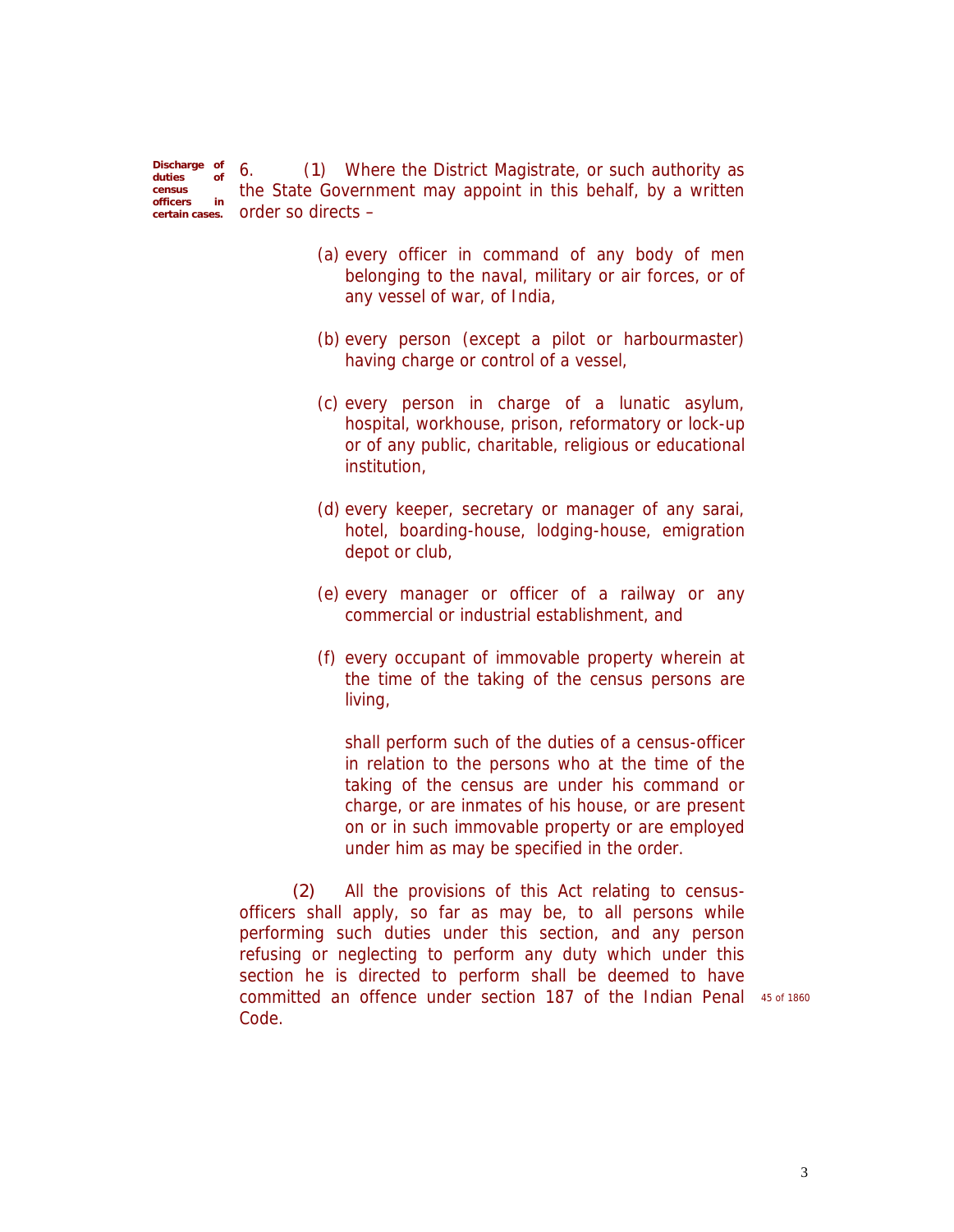*Power to call upon certain persons give assistance.*

7. The District Magistrate, or such authority as the State Government may appoint in this behalf for any local area, may, by written order which shall have effect throughout the extent of his district or of such local area, as the case may be, call upon –

- (a) all owners and occupiers of land, tenure-holders, and farmers and assignees of land revenue, or their agents,
- (b) all members of the district, municipal, panchayat and other local authorities and officers and servants of such authorities, and
- (c) all officers and members of staff of any factory, firm or establishment, to give such assistance as shall be specified in the order towards the taking of a census of the persons who are, at the time of the taking of the census, on the lands of such owners, occupiers, tenure-holders, farmers and assignees, or in the premises of factories, firms and other establishments, or within the areas for which such local authorities are established, as the case may be, and the persons to whom an order under this section is directed shall be bound to obey it and shall, while acting in pursuance of such order, be deemed to be public servants within the meaning of the Indian Penal Code. 45 of 1860

*Requisitioning premises, of vehicles, etc., for taking of a census.*

 $\sqrt[1]{7A}$ . (1) If it appears to the Central Government that, in connection with taking of a census, -

- (a) any premises are needed or are likely to be needed, or
- (b) any vehicle, vessel or animal is needed or is likely to be needed,

that Government may by order in writing requisition such premises, or vehicle, vessel or animal, as the case may be, and make such further orders as may appear to it to be necessary or expedient in connection with the requisitioning.

(*2*) The requisition shall be effected by an order in writing addressed to the person deemed by the Central

1. Ins. by Act 11 of 1994, S.5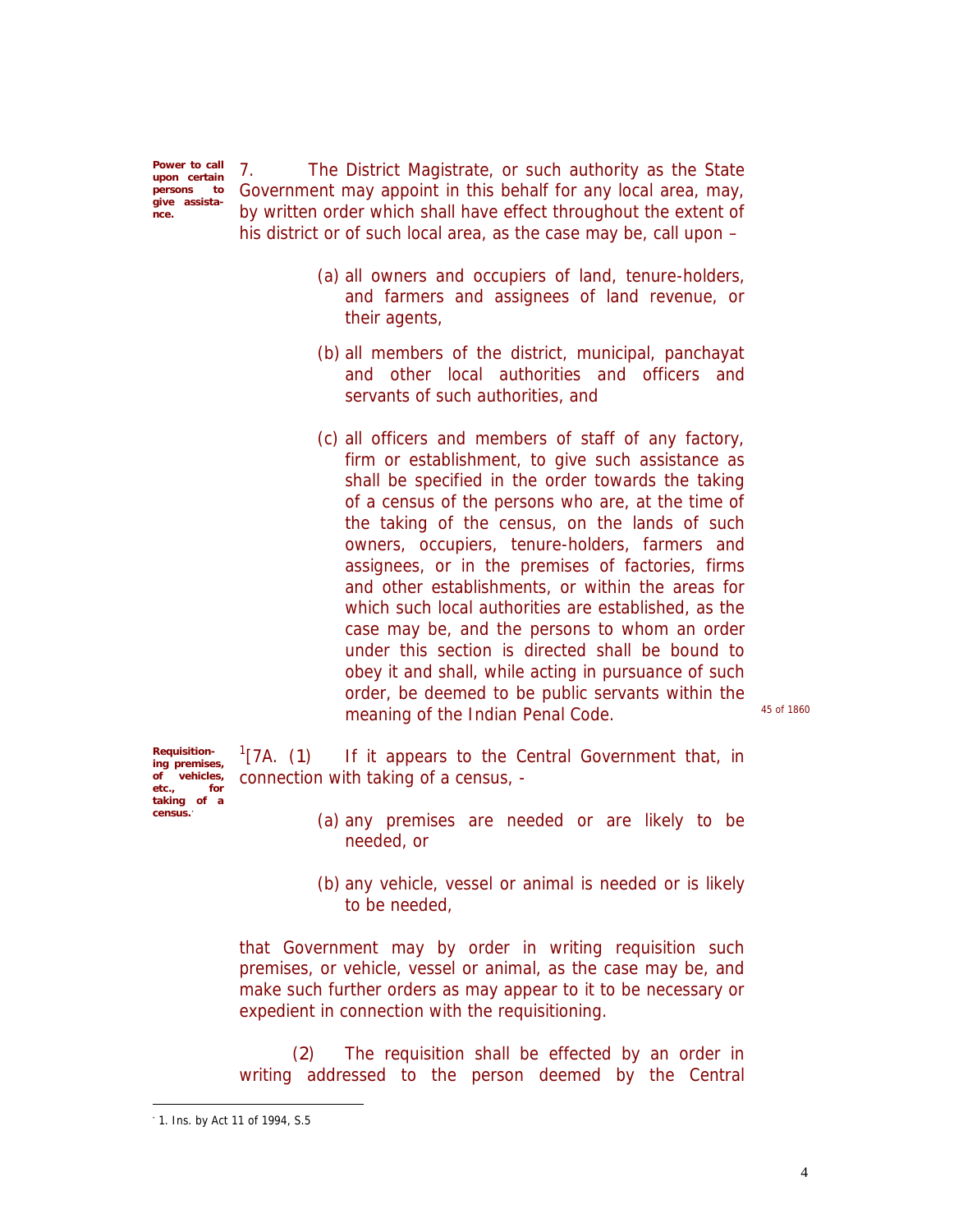Government to be the owner or person in possession of the property, and such order shall be served in the prescribed manner on the person to whom it is addressed.

(3) Whenever any property is requisitioned under subsection (1), the period of such requisition shall not extend beyond the period for which such property is required for any of the purposes mentioned in that sub-section.

*Payment of compensation.* 7B. (*1*) Whenever in pursuance of section 7A the Central Government requisitions any premises, there shall be paid to the persons interested compensation the amount of which shall be determined by taking into consideration the following, namely: -

.

- (i) the rent payable in respect of the premises or if no rent is so payable, the rent payable for similar premises in the locality;
- (ii) if in consequence of the requisition of the premises the person interested is compelled to change his residence or place of business, the reasonable expenses (if any) incidental to such change:

Provided that where any person interested being aggrieved by the amount of compensation so determined makes an application within the prescribed time to the Central Government for referring the matter to an arbitrator, the amount of compensation to be paid shall be such as the arbitrator appointed in this behalf by the Central Government may determine:

Provided further that where there is any dispute as to the title to receive the compensation or as to the apportionment of the amount of compensation, it shall be referred by the Central Government to an arbitrator appointed in this behalf by that Government for determination, and shall be determined in accordance with the decision of such arbitrator.

*Explanation –* In this sub-section, the expression "person interested" means the person who was in actual possession of the premises requisitioned under section 7A immediately before the requisition, or where no person was in such actual possession, the owner of such premises.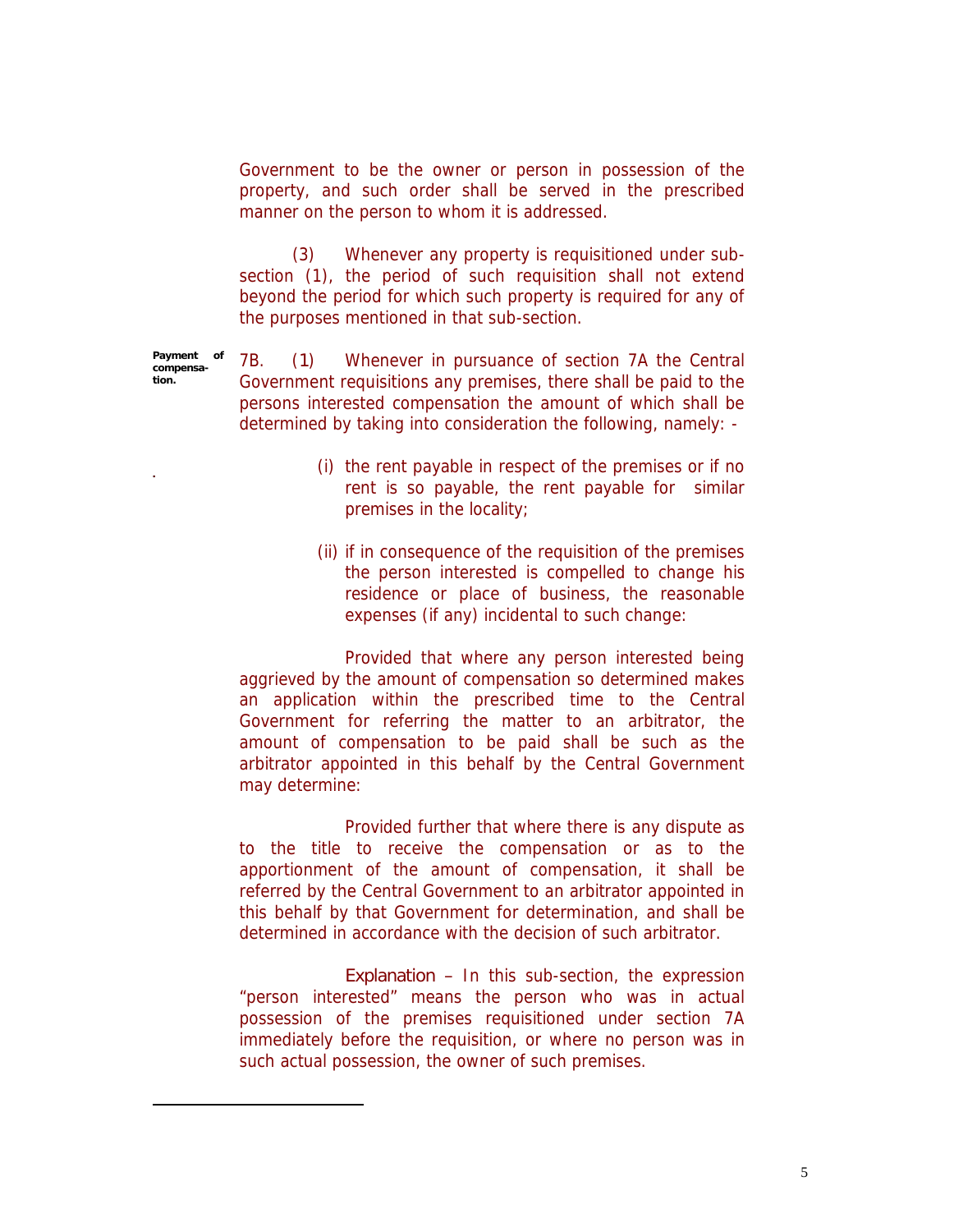(*2*) Whenever in pursuance of section 7A the Central Government requisitions any vehicle, vessel or animal, there shall be paid to the owner thereof compensation the amount of which shall be determined by the Central Government on the basis of the fares or rates prevailing in the locality for the hire of such vehicle, vessel or animal:

Provided that where the owner of such vehicle, vessel or animal being aggrieved by the amount of compensation so determined makes an application within the prescribed time to the Central Government for referring the matter to an arbitrator, the amount of compensation to be paid shall be such as the arbitrator appointed in this behalf by the Central Government may determine:

Provided further that where immediately before the requisitioning the vehicle or vessel was by virtue of a hirepurchase agreement in the possession of a person other than the owner, the amount determined under this sub-section as the total compensation payable in respect of the requisition shall be apportioned between that person and the owner in such manner as they may agree upon, and in default of agreement, in such manner as an arbitrator appointed by the Central Government in this behalf may decide.

*Power to obtain information.*

7C. The Central Government may, with a view to requisitioning any property under section 7A or determining the compensation payable under section 7B, by order, require any person to furnish to such authority as may be specified in the order such information in his possession relating to such property as may be so specified.

*Power of entry into and inspection of premises, etc.*

7D. Any person authorised in this behalf by the Central Government may enter into any premises and inspect such premises and any vehicle, vessel or animal therein for the purpose of determining whether, and if so in what manner, an order under section 7A should be made in relation to such premises, vehicle, vessel or animal, or with a view to securing compliance with any order made under that section.

*Eviction from requisitioned premises.*

7E. (*1*) Any person remaining in possession of any requisitioned premises in contravention of any order made under section 7A may be summarily evicted from the premises by any officer empowered by the Central Government in this behalf.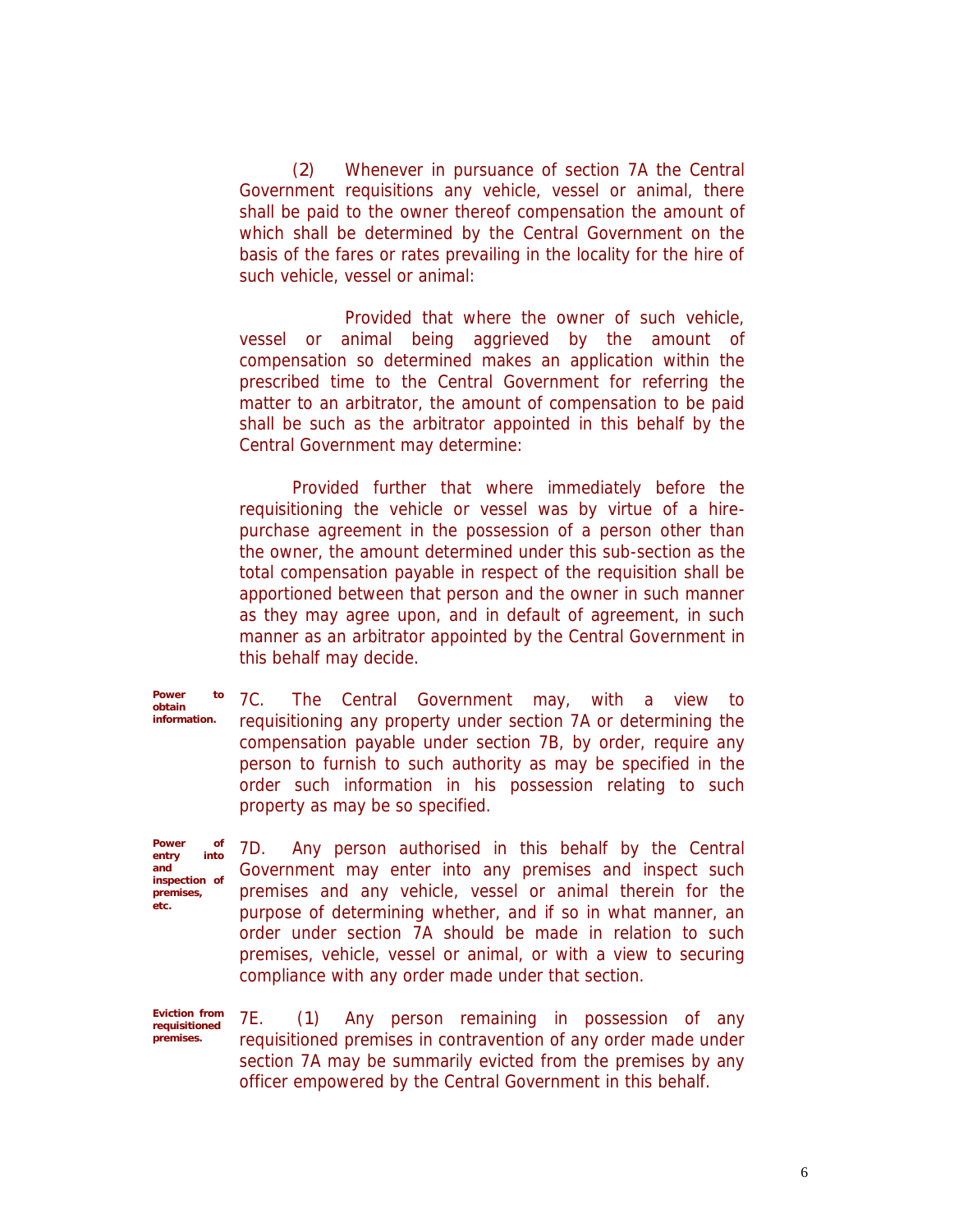(*2*) Any officer so empowered may, after giving to any woman not appearing in public reasonable warning and facility to withdraw, remove or open any lock or bolt or break open any door of any building or do any other act necessary for effecting such eviction.

*Release of premises from requisition.*

7F. (*1*) When any premises requisitioned under section 7A are to be released from requisition, the possession thereof shall be delivered to the person from whom possession was taken at the time when the premises were requisitioned, or if there were no such person, to the person deemed by the Central Government to be the owner of such premises, and such delivery of possession shall be a full discharge of the Central Government from all liabilities in respect of such delivery, but shall not prejudice any rights in respect of the premises which any other person may be entitled by due process of law to enforce against the person to whom possession of the premises is so delivered.

*(2)* Where the person to whom possession of any premises requisitioned under section 7A is to be given under sub-section (1) cannot be found or is not readily ascertainable or has no agent or any other person empowered to accept delivery on his behalf, the Central Government shall cause a notice declaring that such premises are released from requisition to be affixed on some conspicuous part of such premises and publish the notice in the Official Gazette.

(*3*) When a notice referred to in sub-section (2) is published in the Official Gazette, the premises specified in such notice shall cease to be subject to requisition on and from the date of such publication and be deemed to have been delivered to the person entitled to possession thereof, and the Central Government shall not be liable for any compensation or other claim in respect of such premises for any period after the said date.

*Delegation of functions of the Central Government with regard to requisitioning.*

7G. The Central Government may, by notification in the Official Gazette, direct that any powers conferred or any duty imposed on that Government by any of the provisions of sections 7A to 7F shall, under such conditions, if any, as may be specified in the direction, be exercised or discharged by such officer as may be specified.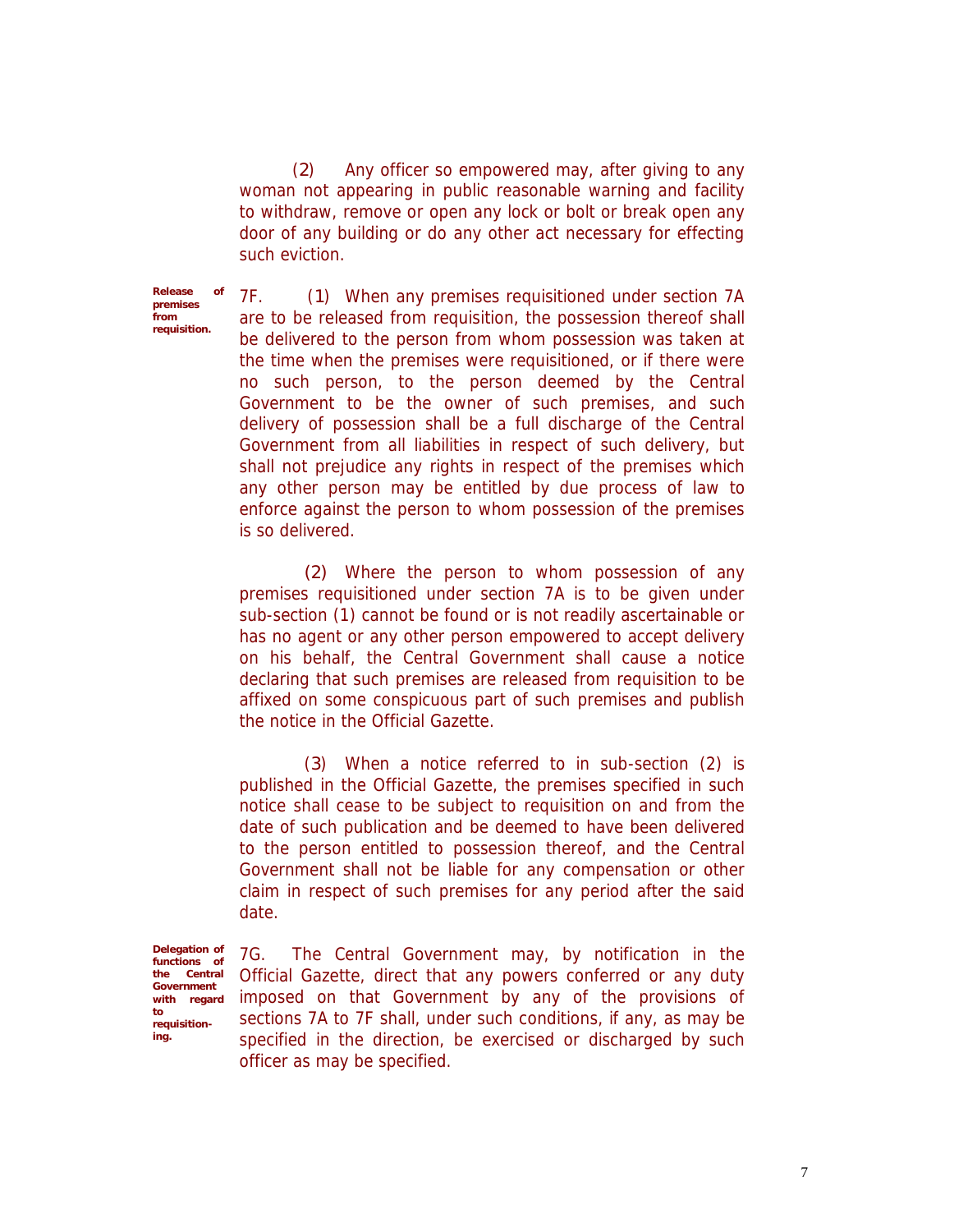*Penalty for contravention of any order regarding requisitioning .*

*Asking of questions and obligation to answer.*

7H. If any person contravenes any order made under section 7A or section 7C, he shall be punishable with imprisonment for a term which may extend to one year or with fine or with both.]

8. (*1*) A census-officer may ask all such questions of all persons within the limits of the local area for which he is appointed as, by instructions issued in this behalf by the <sup>1</sup>[Central Government] and published in the Official Gazette, he may be directed to ask.

(*2*) Every person of whom any question is asked under sub-section (1) shall be legally bound to answer such question to the best of his knowledge or belief :

Provided that no person shall be bound to state the name of any female member of his household, and no woman shall be bound to state the name of her husband or deceased husband or of any other person whose name she is forbidden by custom to mention.

*Occupier to permit access and affixing of numbers.*

*Occupier or manager to fill up schedule.*

9. Every person occupying any house, enclosure, vessel or other place shall allow census-officer such access thereto as they may require for the purposes of the census and as, having regard to the customs of the country, may be reasonable, and shall allow them to paint on, or affix to, the place such letters, marks or numbers as may be necessary for the purposes of the census.

10. (1) Subject to such orders as the <sup>2</sup>[Census Commissioner] may issue in this behalf, a census-officer may, within the local area for which he is appointed, leave or cause to be left a schedule at any dwelling-house or with the manager or any officer of any commercial or industrial establishment, for the purpose of its being filled up by the occupier of such house or of any specified part thereof or by such manager or officer with such particulars as the  $2$ [Census Commissioner] may direct regarding the inmates of such house or part thereof, or the persons employed under such manager or officer, as the case may be, at the time of the taking of the census.

1. Subs. by Act 11 of 1994, S.6.

<sup>2.</sup> Subs. by S.7, ibid.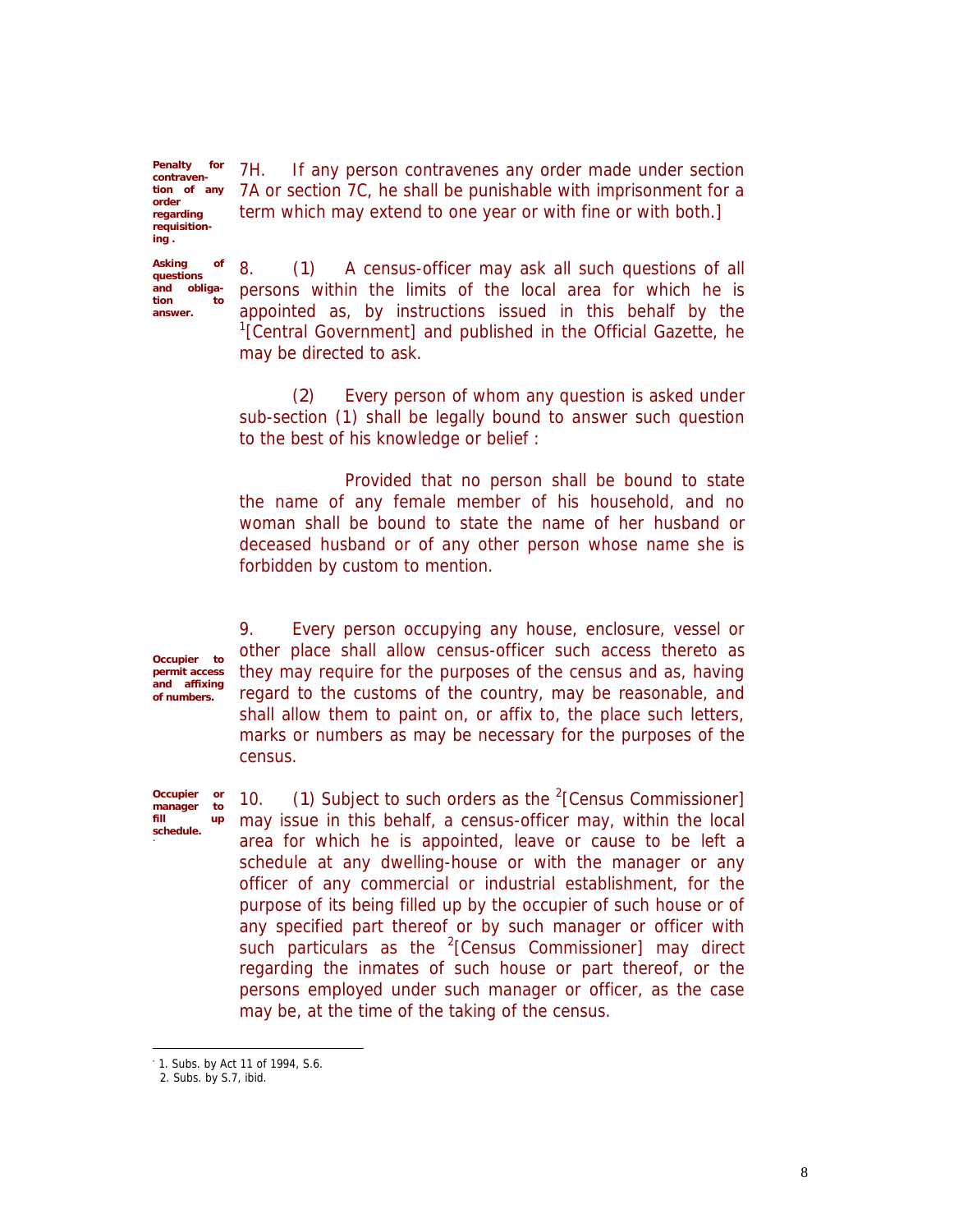(*2*) When such schedule has been so left, the said occupier, manager or officer, as the case may be, shall fill it up or cause it to be filled up to the best of his knowledge or belief so far as regards the inmates of such house or part thereof or the persons employed under him, as the case may be, at the time aforesaid, and shall sign his name thereto and, when so required, shall deliver the schedule so filled up and signed to the census-officer or to such person as the census-officer may direct.

*Penalties.*

11. (*1*) 1 [(a) Any census-officer or any person lawfully required to give assistance towards the taking of census who refuses to perform any duty imposed upon him by this Act or any rule made thereunder, or any person who hinders or obstructs another person in performing any such duty, or

- (aa) any census-officer or any person lawfully required to give assistance towards the taking of a census who neglects to use reasonable diligence in performing any duty imposed upon him or in obeying any order issued to him in accordance with this Act or any rule made thereunder, or any person who hinders or obstructs another person in performing any such duty or obeying any such order, or;]
- (b) any census-officer who intentionally puts any offensive or improper question or knowingly makes any false return or, without the previous sanction of the Central Government or the State Government, discloses any information which he has received by means of, or for the purposes of, a census return, or
- (c) any sorter, compiler or other member of the census staff who removes, secretes, damages or destroys any census document or deals with any census document in a manner likely to falsify or impair the tabulations of census results, or

í

<sup>1.</sup> Sub. by Act 11 of 1994, S.8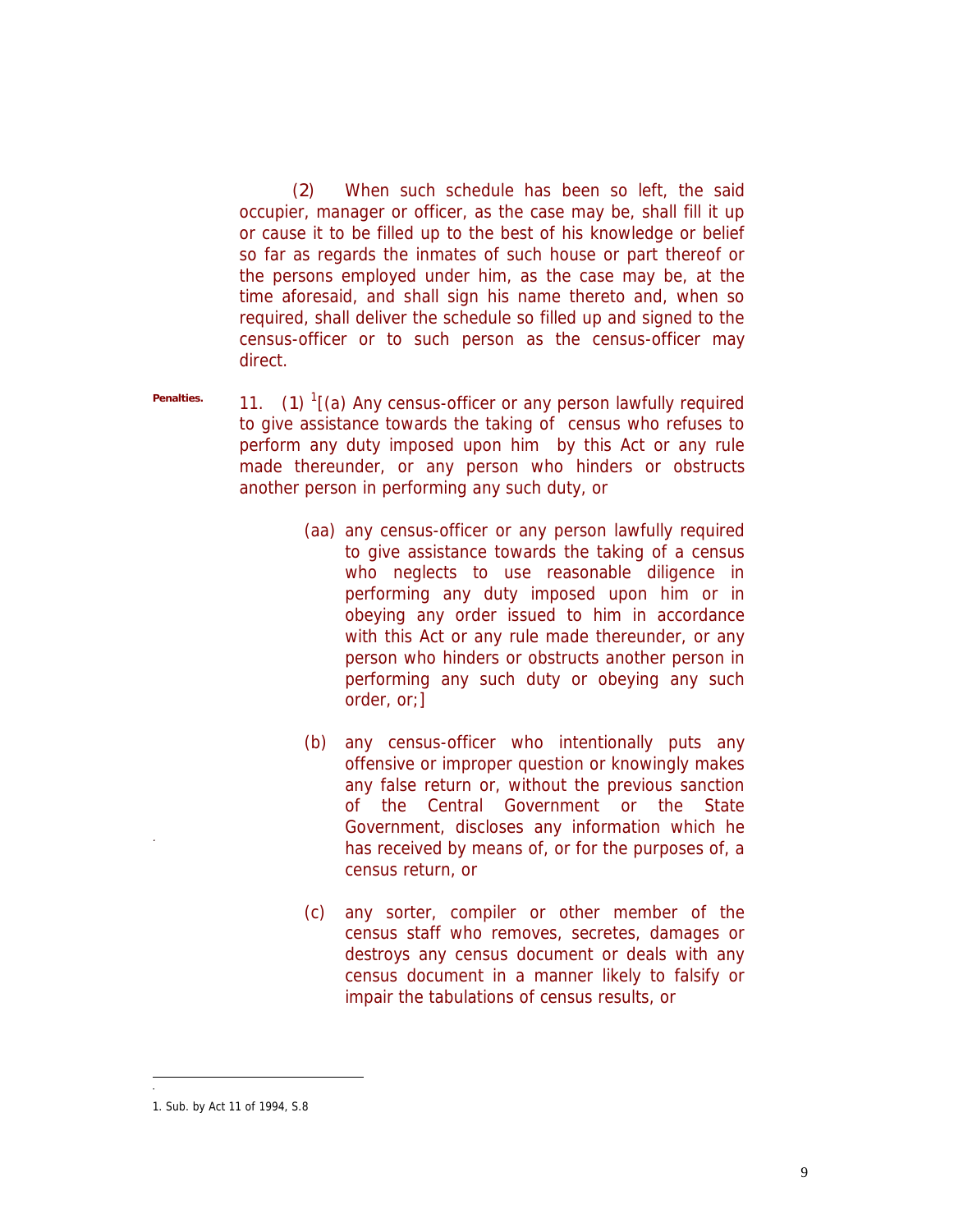- $\frac{1}{2}$  (ca) any local authority which fails to comply with an order made under section 4A, or;]
	- (d) any person who intentionally gives a false answer to, or refuses to answer to the best of his knowledge or belief, any question asked of him by a census-officer which he is legally bound by section 8 to answer, or
	- (e) any person occupying any house, enclosure, vessel or other place who refuses to allow a censusofficer such reasonable access thereto as he is required by section 9 to allow, or
	- (f) any person who removes, obliterates, alters, or damages any letters, marks or numbers which have been painted or affixed for the purposes of the census, or
	- (g) any person who, having been required under section 10 to fill up a schedule, knowingly and without sufficient cause fails to comply with the provisions of that section, or makes any false return thereunder, or
	- (h) any person who trespasses into a census office,

shall be punishable with fine which may extend to one thousand rupees and in case of a conviction under part  $\frac{1}{1}$ (a), (b) or (c) shall also be punishable with imprisonment which may extend to three years.]

(*2*) Whoever abets any offence under sub-section (1) shall be punishable with fine which may extend to one thousand rupees.

*Sanction required for prosecutions.*

ł

 $12.$  $2$ [Without prejudice to the provisions of section 197 of the Code of Criminal Procedure, 1973, no prosecution under this Act 2 of 1974 shall be instituted except with the previous sanction, -

- (a) in the case of a person who is employed or was at the time of commission of the alleged offence employed –
	- (i) in a company, as defined in section 3 of the

1. Subs. by Act 11 of 1994, S.8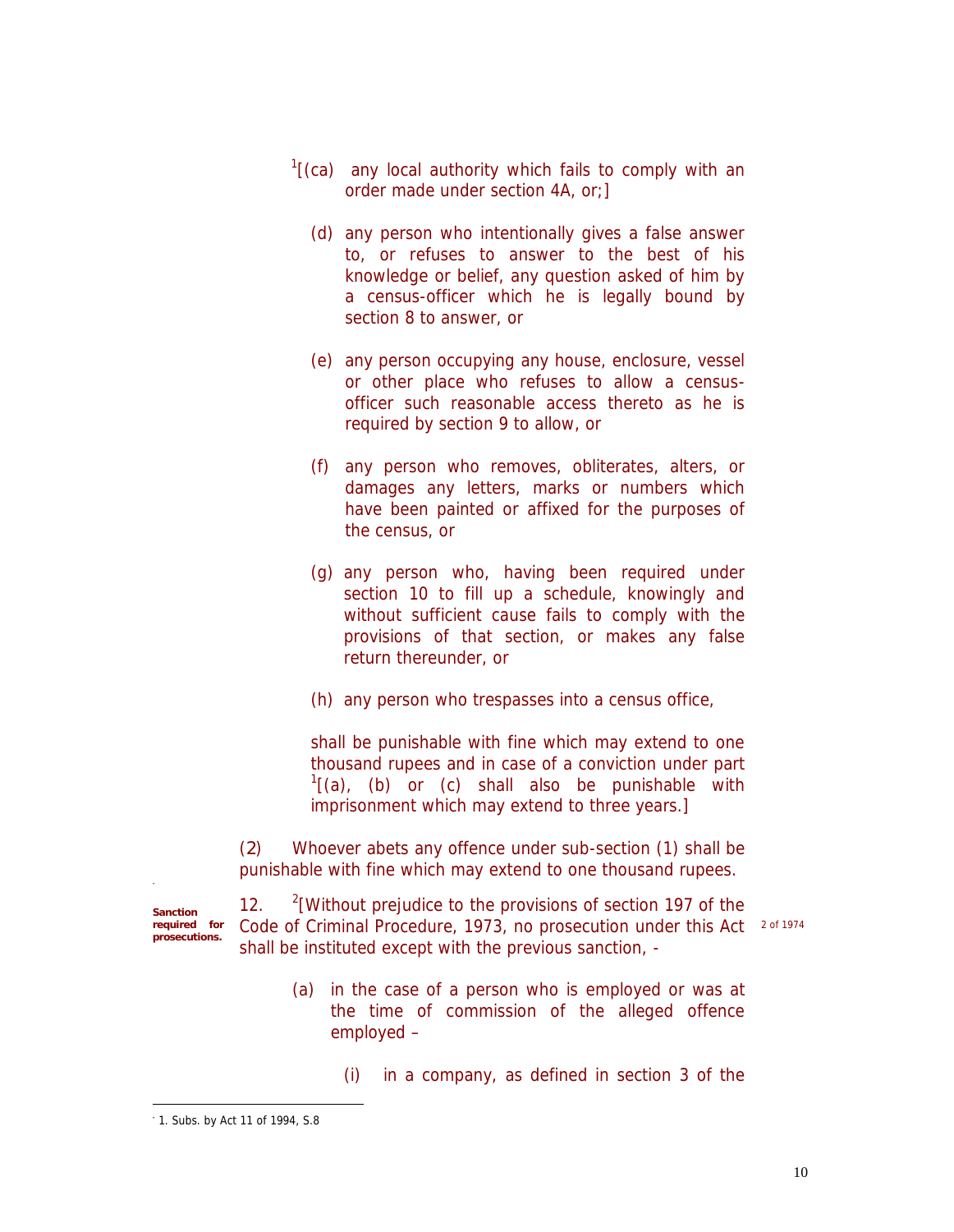1 of 1956

Companies Act, 1956, in which not less than fifty-one percent of the paid-up capital is held by the Central Government or any company which is a subsidiary thereof within the meaning of that Act, or

- (ii) by a corporation or a local authority established by or under a Central Act which is owned or controlled by the Central Government,
- of the Central Government or of an authority authorised in this behalf by that Government; and
- (b) in the case of a person other than referred to in clause (a) of the State Government.]

*Operation of other laws not barred.* 13. Nothing in this Act shall be deemed to prevent any person from being prosecuted under any other law for any act or omission which constitutes an offence under this Act :

> Provided that no such prosecution shall be instituted except with the previous sanction referred to in section 12.

*Certain offences to be cognizable and triable summarily.*

ł

 $[13A. (1)]$ Notwithstanding anything contained in the Code of Criminal Procedure, 1973, no police officer or court shall take 2 of 1974 cognizance of any offence under part (a), (b) or (c) of subsection (1) of section 11, except upon information received from or on a complaint made by, as the case may be, the Director of Census Operations or any officer authorised by him in this behalf.

(*2*) Notwithstanding anything contained in the Code of Criminal Procedure, 1973, every offence punishable under part 2 of 1974 (a), (b) or (c) of sub-section (1) of section 11 may be tried summarily.]

2. Subs. by S.9, ibid.

<sup>1.</sup> Ins. by Act 11 of 1994, S. 10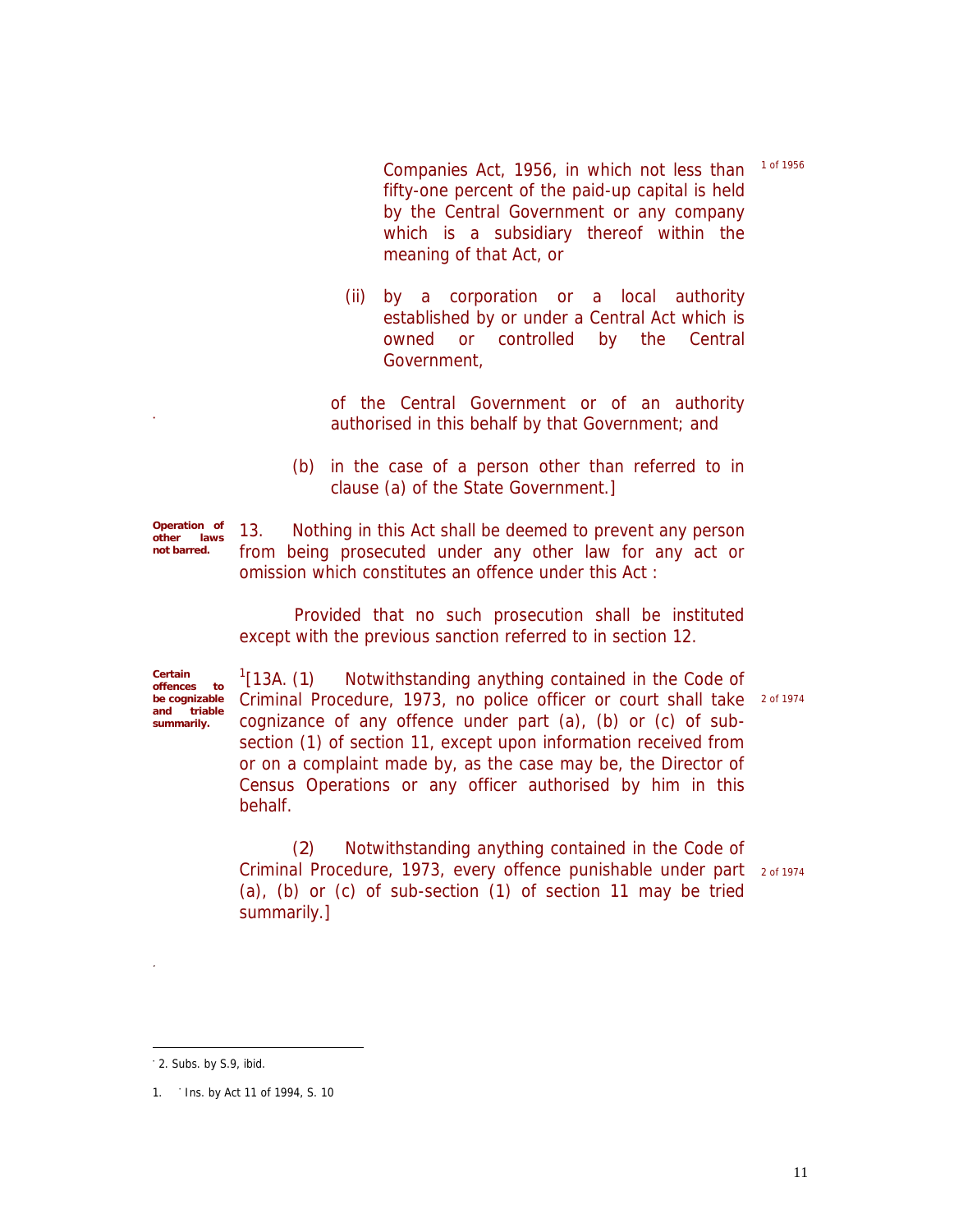14. No Court inferior to that of a  $1$ [Metropolitan Magistrate or a Judicial Magistrate of the first class], shall try, whether under this Act or under any other law, any act or omission which constitutes an offence under this Act.

*Records of census not open to inspection nor admissible in evidence.*

*Jurisdiction.*

15. No person shall have a right to inspect any book, register or record made by a census-officer in the discharge of his duty as such, or any schedule delivered under section 10, and notwithstanding anything to the contrary in the Indian Evidence 10f 1872 Act, 1872, no entry in any such book, register, record or schedule shall be admissible as evidence in any civil proceeding whatsoever or in any criminal proceeding other than a prosecution under this Act or any other law for any act or omission which constitutes an offence under this Act.

*Protection of service interests of members of census staff.*

 $2$ [15A. No member of the census staff shall suffer any disability in service by reason of his being on census duty and the period spent by him on such census duty shall be deemed to be the duty under his lending employer and any duty performed under this Act shall not in any manner affect the right of promotion or other advancement in his original service.

*Protection of action taken in good faith.*

15B. No suit, prosecution or other legal proceeding shall lie against the Census Commissioner or any Director of Census Operations or any census-officer or any member of the census staff for anything which is in good faith done or intended to be done under this Act or the rules made thereunder.]

*Temporary suspension of other laws as to mode of taking census in municipalities.*

16. Notwithstanding anything in any enactment or rule with respect to the mode in which a census is to be taken in any municipality, the municipal authority, in consultation with the <sup>3</sup>[Director of Census Operations] or with such other authority as the State Government may authorise in this behalf, shall, at the time appointed for the taking of any census cause the census of the municipality to be taken wholly or in part by any method authorised by or under this Act.

<sup>1.</sup> Subs. by Act 11 of 1994, S.11

<sup>2.</sup> Ins. by S.12, ibid.

<sup>3.</sup> Ins. by Act 56 of 1974 S.3 and Sch II "Superintendent of Census Operations" (w.e.f. 20-12-1974).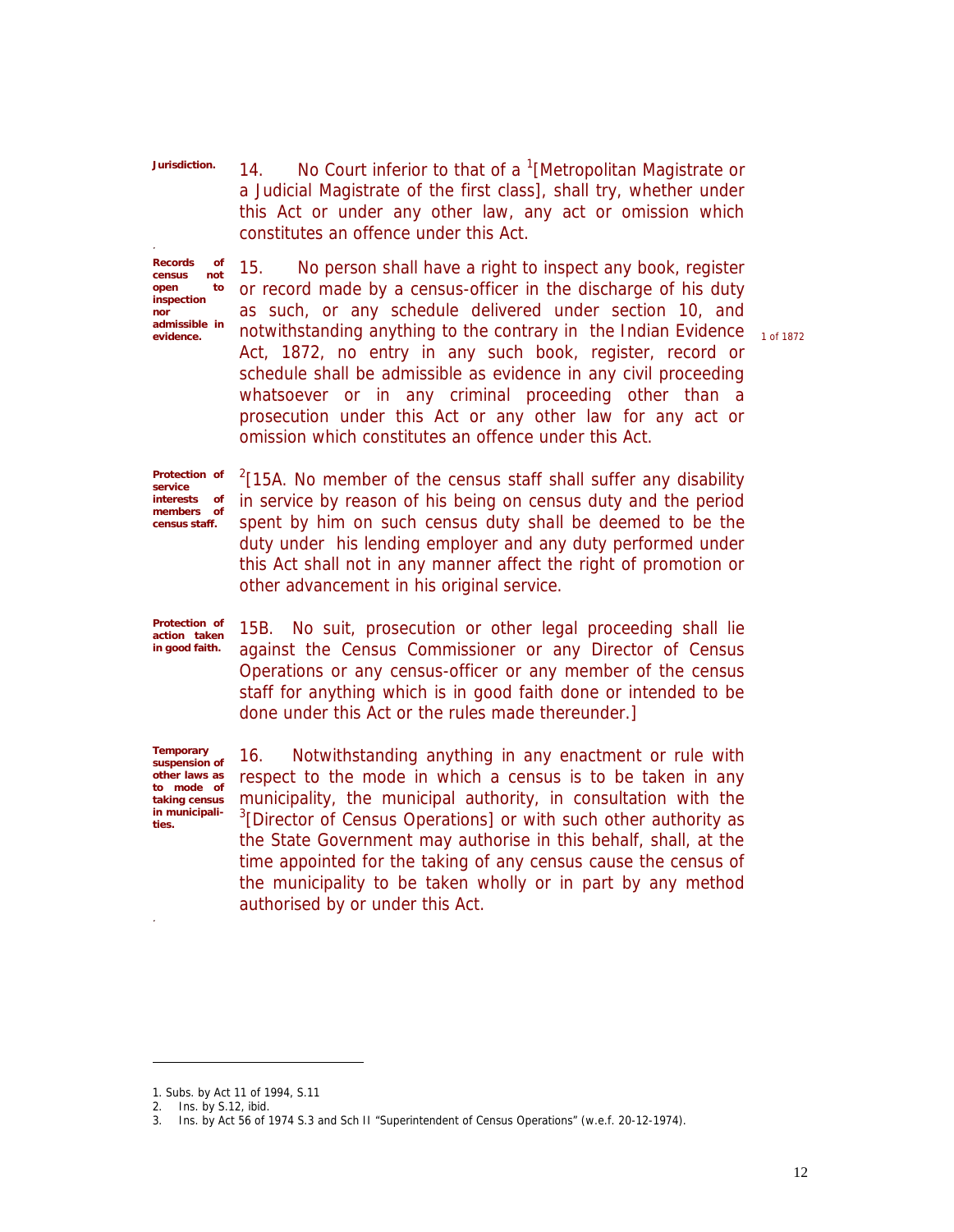*Grant of statistical abstracts.* 17. <sup>1</sup> <sup>1</sup>[Subject to the provisions of section 15, the Census Commissioner or any Director of Census Operations] may, if he so thinks fit, at the request and cost to be determined by him of any local authority or person, cause abstracts to be prepared and supplied containing any such statistical information as can be derived from the census returns for  $2$ [India or any State] as the case may be, being information which is not contained in any published report and which in his opinion it is reasonable for that authority or person to require.

*Power to extend provisions of Act to other operations.*

 $3$ [17A. The Central Government may, by notification in the Official Gazette, extend the provisions of this Act, with such restrictions and modifications as it thinks fit, to pre-tests, pilot studies, census of houses which precede the population count and post enumeration check and evaluation studies or statistical surveys or any other operation as may be deemed necessary for the purpose of census.]

*Power to make rules.*

18. (*1*) The Central Government may make rules by notification in the Official Gazette for carrying out the purposes of this Act.

(*2*) In particular, and without prejudice to the generality of the foregoing power, the Central Government may make rules providing for the appointment of census-officers and of persons to perform any of the duties of census-officers or to give assistance towards the taking of a census, and for the general instructions to be issued to such officers and persons  $4$ [and providing for the manner of service of orders regarding requisitioning of premises, or vehicle; vessel or animal and the time within which the application may be made to it by any interested person aggrieved by the amount of compensation determined under section 7 B for referring the matter to an arbitrator.]

(*3*) <sup>5</sup>[Every rule made under this Section shall be laid, as soon as may be after it is made, before each House of Parliament, while it is in session, for a total period of 30 days, which may be comprised in one session or in two or more successive sessions, and if, before the expiry of the session

ł

4. Added by S.15, ibid.

1. Act 11 of 1994, S.13

<sup>2.</sup> Subs. by the AO 1950, for "the Provinces of India or the Province".

<sup>3.</sup> Ins. by Act 11 of 1994, S.14

<sup>5.</sup> Ins. by Act 4 of 1986, S.2 & Sch. (w.e.f. 15-3-1986).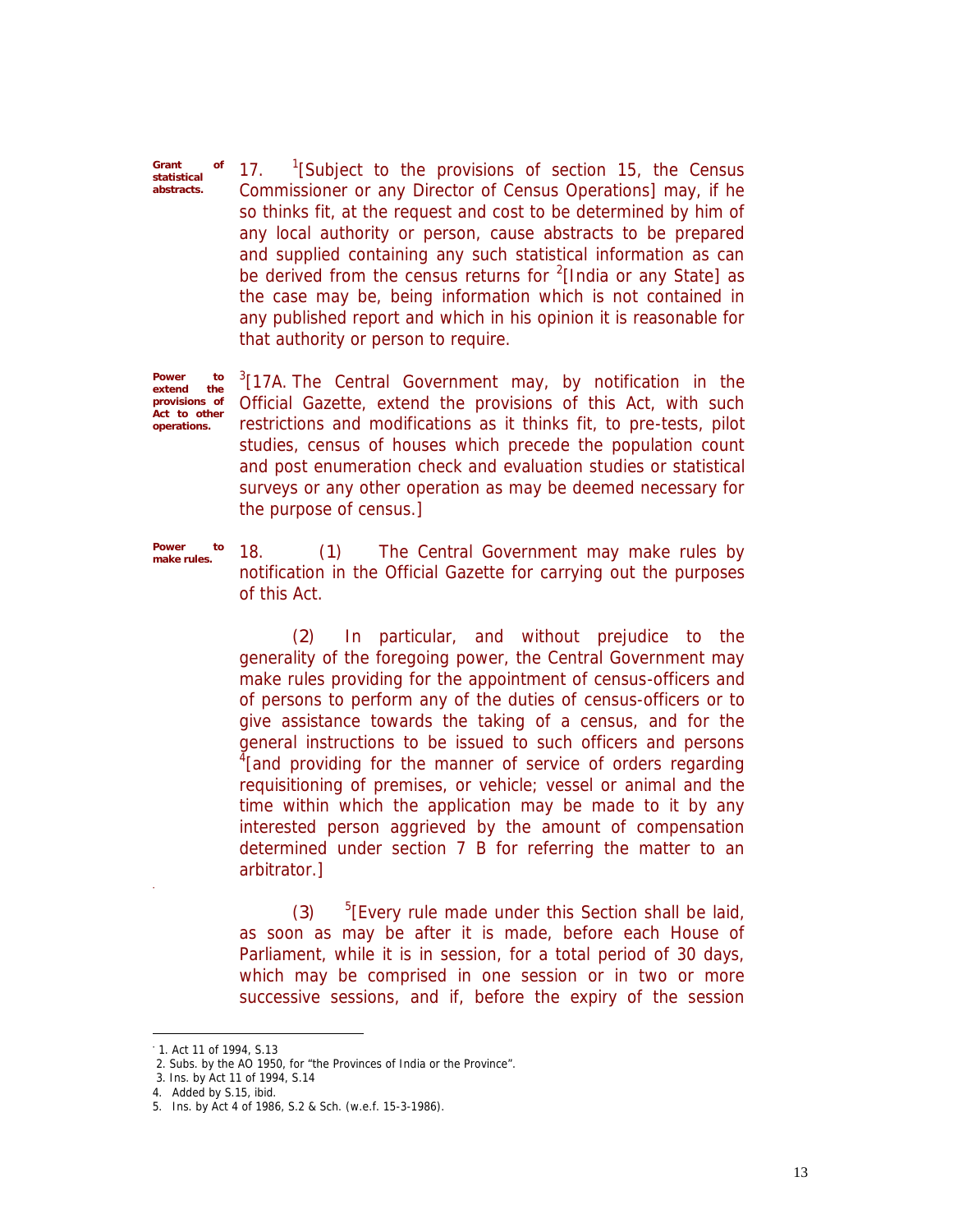immediately following the session or the successive sessions aforesaid, both Houses agree that the rule should not be made, the rules shall thereafter have effect only in such modified form or be of no effect, as the case may be; so, however, that any such modification or annulment shall be without prejudice to the validity of anything previously done under that rule.]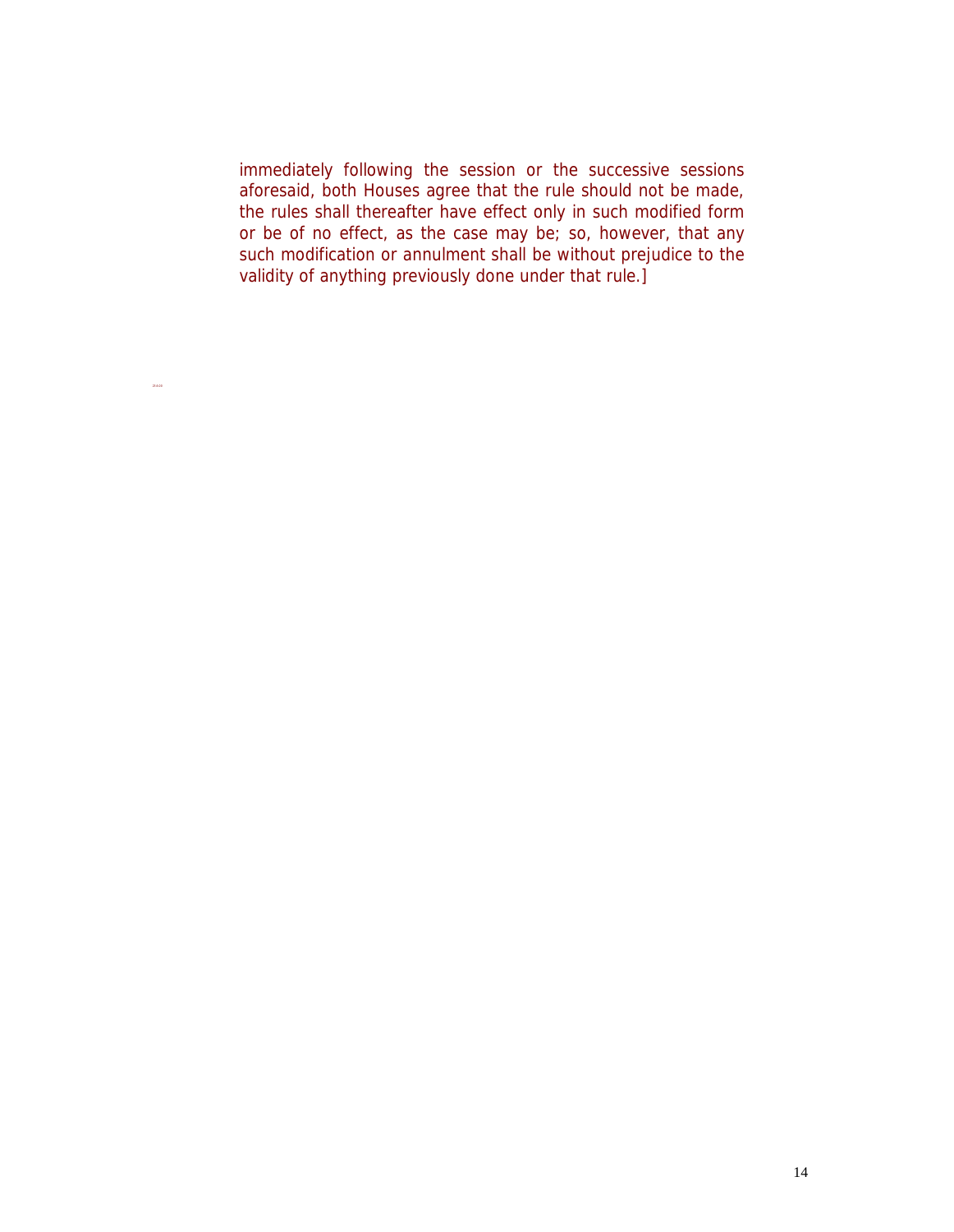## *MINISTRY OF HOME AFFAIRS* (Office of the Registrar General, India) NOTIFICATION New Delhi, the 31<sup>st</sup> December, 1990. (As amended on 19.7.94)

S.O. 967(E). – In exercise of the powers conferred by sub – section (1) of section 18 of the Census Act, 1948 (37 of 1948), the Central Government hereby makes the following rules, namely: -

1. (1) **Short title and commencement.** - These rules may be called the Census Rules, 1990.

(2) They shall come into force from the date of their publication in the Official Gazette.

- 2. **Definitions.** In these rules unless the context otherwise requires :-
	- (a)  $\cdot$  " Act" means the Census Act, 1948 (37 of 1948);
	- (b) "Census Commissioner" means the Census Commissioner appointed under sub-section (1) of section 4 of the Act;
	- (c) "Census Schedule" means the schedule containing questions referred to in sub-section (1) of section 8 of the Act;
	- (d) "Charge Officer" "Additional Charge Officer" and "Sub Charge Officer" mean the census officers appointed as such under sub-section (2) of section 4 of the Act and includes Tehsildar, Mamlatdar, Block Development Officer, Chief Administrative Officer of a town, executive officer and other officers;
	- (e) "Director of Census Operations" means the Director of Census Operations appointed under sub- section (1) of section 4 of the Act to supervise the taking of census within a State or Union Territory;
	- (f) "District Census Officer", "Sub- divisional Census Officer" and "Additional District Census Officer" mean the census officers appointed under sub-section (4) of section 4 of the Act;
	- (g) "Enumerator" means an officer appointed under sub-section (4) of section 4 of the Act;
	- (h) "Joint Director of Census Operations", "Deputy Director of Census Operations" and "Assistant Director of Census Operations" mean officers assisting the Director of Census Operations;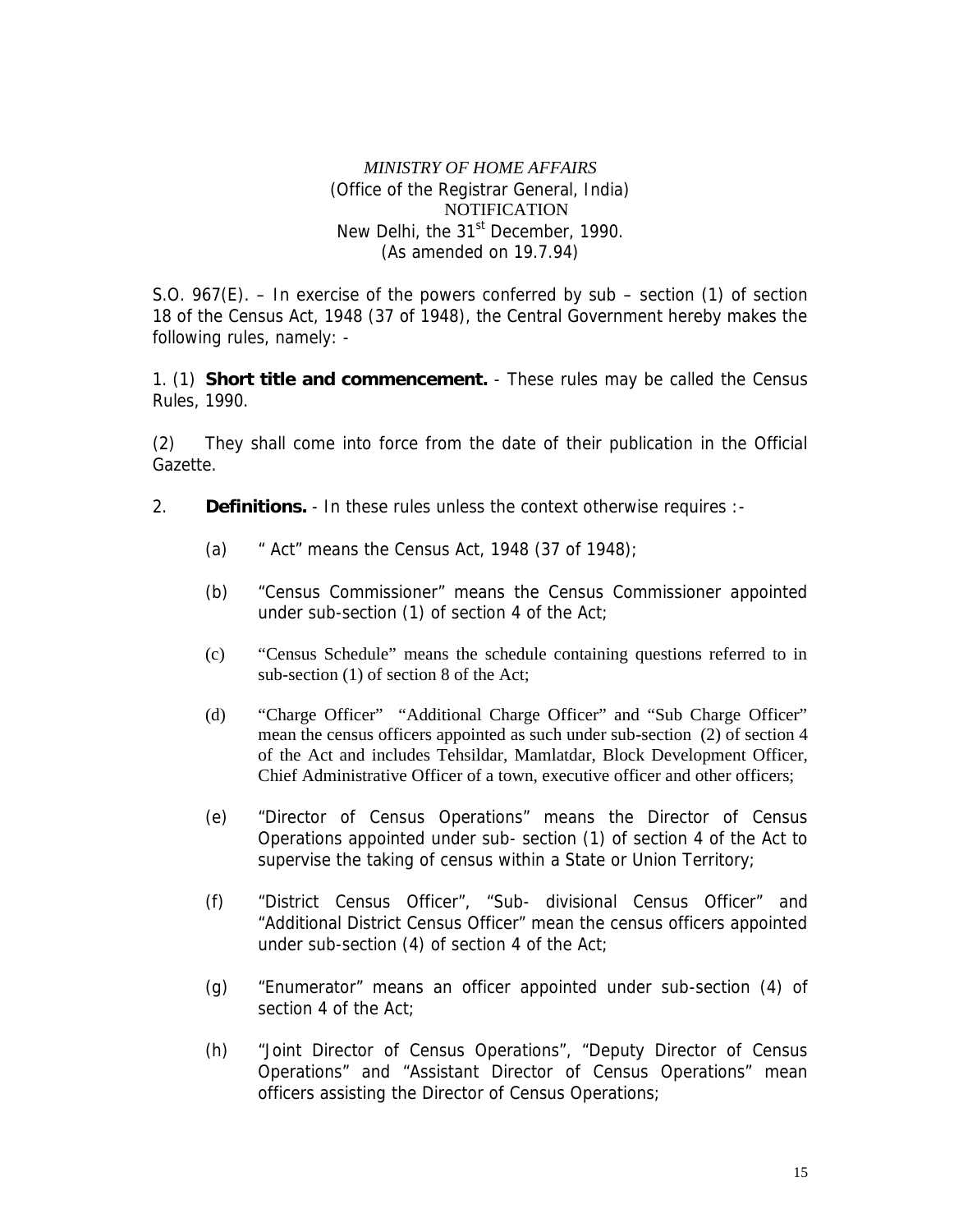- (i) "Principal Census Officer" means a census officer designated as such under sub-section (2) of section 4 of the Act;
- (j) "Supervisor" means an officer appointed under sub- section (4) of section 4 of the Act;
- [(k) All other words and expressions used herein and not defined but defined in the Act, shall have the meanings respectively assigned to them in Act. $]$ <sup>1</sup>

3. **Appointment of Census Officers :-** The State Governments and the Union territory Administrations in order to aid the taking of the census within their States or Union territories, may appoint officers from against the category mentioned in column 2 as census officers within their jurisdictions with such designation mentioned in column 1 of the Table below.

|                | Designation                    | Officers to be appointed                    |  |  |  |  |  |
|----------------|--------------------------------|---------------------------------------------|--|--|--|--|--|
|                |                                |                                             |  |  |  |  |  |
| $\mathbf{1}$ . | Principal Census Officer       | District<br>Collectors/<br>Magistrates/     |  |  |  |  |  |
|                |                                | Commissioners or administrative heads of    |  |  |  |  |  |
|                |                                | Corporations or any nominated Officer.      |  |  |  |  |  |
| 2.             | District/Additional district/  | District Collectors/ Magistrates/ Officers  |  |  |  |  |  |
|                | Deputy district/Sub-divisional | assisting District Collectors/ Magistrates/ |  |  |  |  |  |
|                | district/City/Additional City  | Commissioner/ District Sub-divisional       |  |  |  |  |  |
|                | Census, Officer.               | Officers or Revenue Divisional Officers.    |  |  |  |  |  |
| 3.             | Charge Officer/ Assistant      | Tehsildars/ Additional Tehsildars/          |  |  |  |  |  |
|                | Charge Officer/ Additional     | Mamlatdars/ Block Development Officer/      |  |  |  |  |  |
|                | Charge Officer and Sub-        | Chief Administrative Officer of towns/      |  |  |  |  |  |
|                | Charge Officer.                | Executive Officers and other Officers.      |  |  |  |  |  |
| 4.             | Supervisor                     | Officers generally of a rank higher than    |  |  |  |  |  |
|                |                                | enumerators or any person.                  |  |  |  |  |  |
| 5.             | Enumerator                     | Teachers, Clerks or any official or<br>any  |  |  |  |  |  |
|                |                                | person.                                     |  |  |  |  |  |

4. **Designating of Officers .-** The [Central Government ] <sup>2</sup> may designate the Director of Census Operations, the Joint Director of Census Operations, the Deputy Director of Census Operations and Assistant Director of Census Operations as the Chief Principal Census Officer, Joint Chief Principal Census Officer, Deputy Chief Principal Census Officer and Assistant Chief Principal Census Officer [for the States and the Union Territories]<sup>3</sup>.

- 1:- Inserted by notification dated 19.7.94.
- 2:- Replaced the earlier words "State Govts. & the Union Territory Administrations". By notification dated:- 19.7.94.
- 3:- Replaced the earlier words "within the jurisdiction of the State or Union Territory concerned". By notification dated 19.7.94.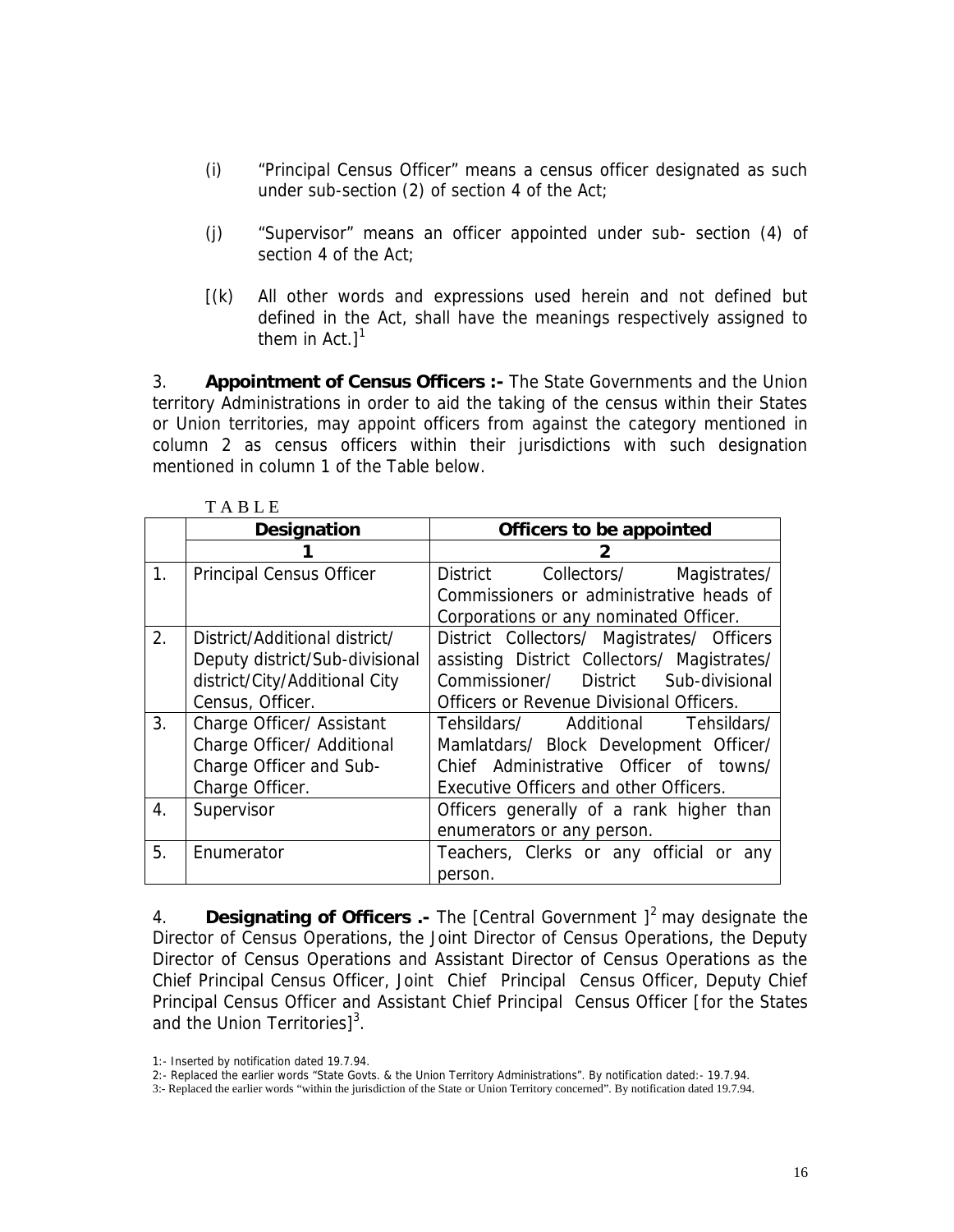- 5. **Functions of the Census Officers. -**
- (1) The Census Commissioner shall,-
	- (a) take, aid in and supervise the taking of the census within the country;
	- (b) cause the Directors of Census Operations to be appointed for each State or Union territory, as the case may be;
	- (c) devise the census schedules or questionnaires and provide to the State Governments or Union territory Administrations for publication in their respective Gazette in order to canvass in the census;
	- (d) compile and provide guidance to the Directors of Census Operations of States and Union territories in taking the census and computation of results; and
	- (e) publish the census statistics through publications or magnetic media.
- (2) The Director of Census Operations shall,
	- (a) take, aid in and supervise the taking of the census within the limit of his State or Union territory;
	- (b) prepare village or hamlet lists, classify places as towns according to demographic criteria, group places to form urban agglomeration, standard urban areas, etc. according to instructions from the Census Commissioner and coordinate the field work of house numbering and houselisting as per instructions from the Census Commissioner;
	- (c) provide provisional population figures to the Census Commissioner, India through the District Census Officers within such time as is specified;
	- (d) compile and provide assistance to Census Commissioner in compilation of the statistical data as per procedures laid down by the Census Commissioner;
	- (e) publish statistics collected and computed during the census relating to the State or Union territory, as the case may be with the approval of the Census Commissioner;
	- (f) provide the census material required in taking the census to census-officers in accordance with the guidelines provided by the Census Commissioner in this regard;
	- (g) arrange to provide necessary publicity to census at the appropriate time; and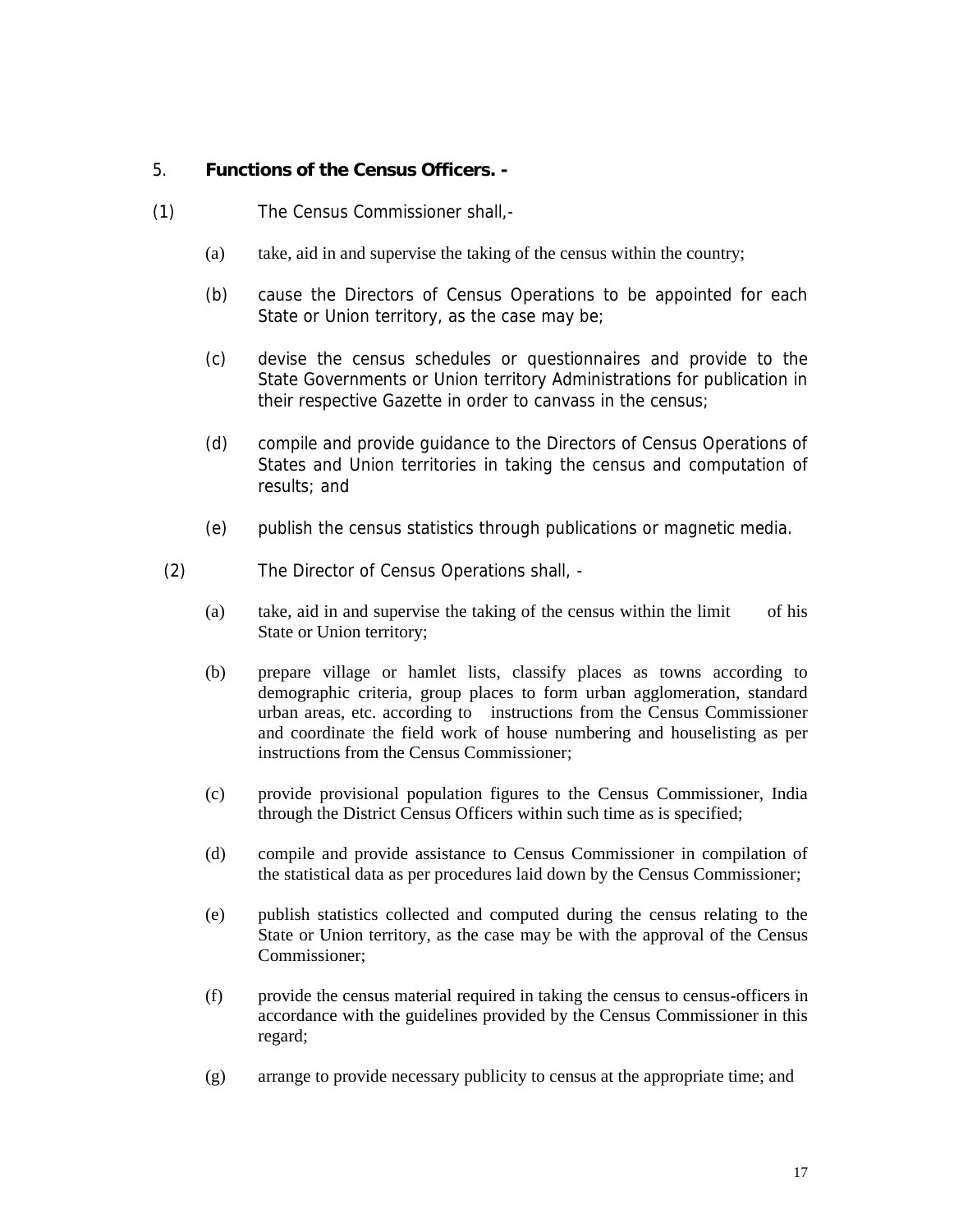- (h) coordinate the work of appointment of census–officers and arrangements for their training.
- (3) The Principal Census Officer shall,
	- (a)cause the required number of District or Sub-Divisional Census Officers or Charge officers to be appointed for taking census in the district or municipal corporation or panchayat area, etc.;
	- (b) take, aid in and supervise the houselisting and taking of the census within the limit of the district or municipal corporation or panchayat areas, town area committee/notified areas and the like and forward the result alongwith the filled in schedules and blank forms to the Director of Census Operations within the period specified by him;
	- (c) arrange for the training to Enumerators, Supervisors and Charge Officers so as to enable them to perform their duties efficiently and within the time specified by the Director of Census Operations; and
	- (d) take action and prosecute any defaulting person with the previous sanction of the State Government or of an authority authorised in this behalf by the State Government.
- (4) The District/Additional District or Sub-Divisional Census Officer shall, -

(a)(i) cause the required number of Charge Officers and other census officers in a district or sub-division to be appointed;

- (ii) cause the entire area of a district to be divided into well demarcated census divisions, namely, charges, supervisor's circles and enumerator's blocks as per instruction issued in this behalf by the Director of Census Operations;
- (iii) cause the upto date list of villages and towns to be compiled and their jurisdictional maps prepared;
- (iv) assist the Director of Census Operations in compiling the related statistical data as per his requirement;
- (v) give proper publicity to census programmes from time to time so as to get proper responses from the public;
- (b) impart training to Charge Officers and cause proper training to be imparted to Supervisors and Enumerators through Charge Officers so as to enable them to perform their duties efficiently and to assist the Principal Census Officers to take, aid in and supervise the houselisting and taking of census within the limits of the districts, municipal corporations, panchayats etc.;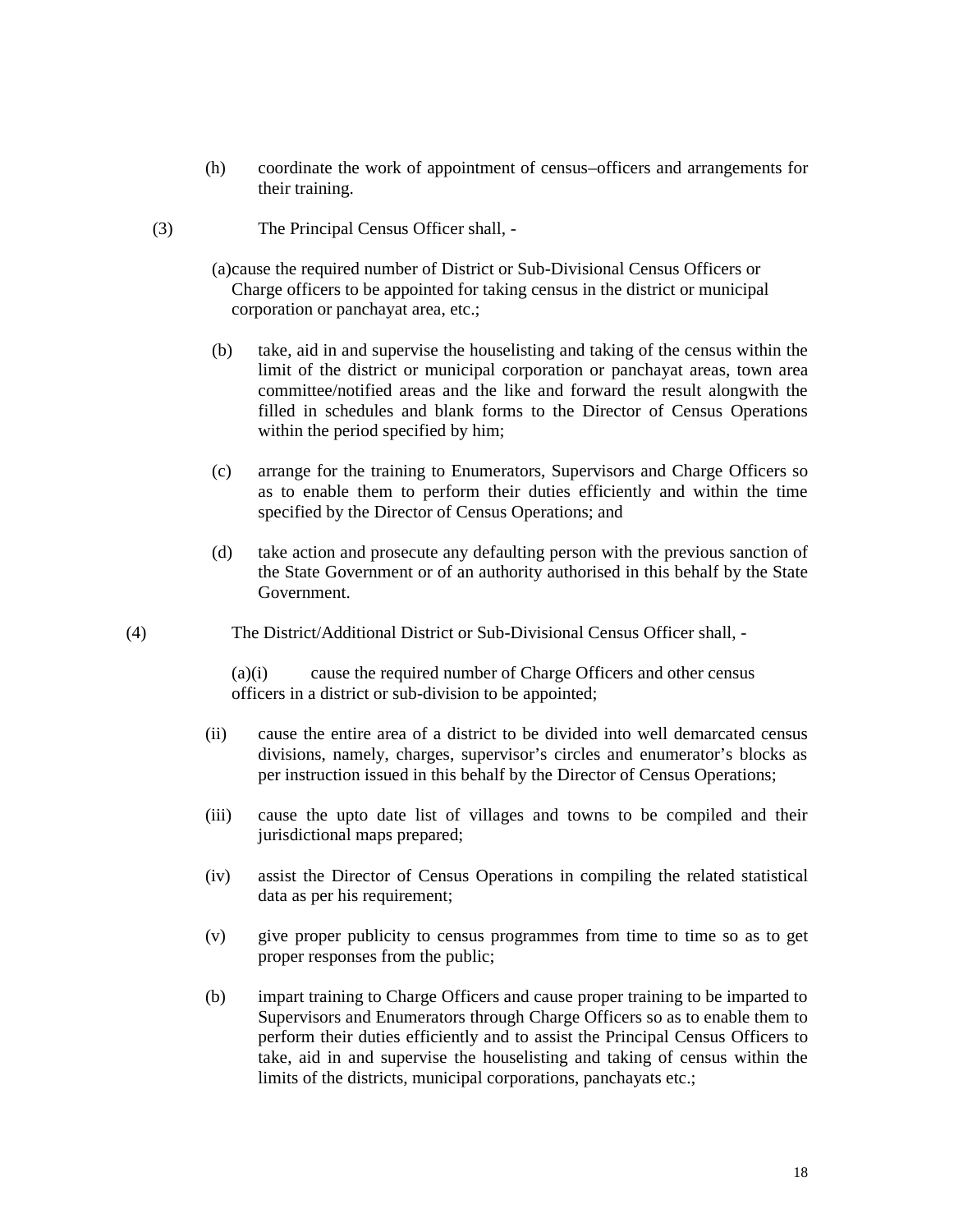- (c) collect the filled in and blank forms of the various schedules alongwith abstracts or any other statement that may be required to be prepared by the Enumerators;
- (d) consolidate the summary of enumerator's abstract or statement for the entire district;
- (e) forward the filled in or blank forms of each schedule alongwith the consolidated summary of enumerator's abstract or statement for district and similar collected abstracts for each Charge Officer or census-officer, through the Principal Census Officer to the Director of Census Operations for the State or Union territory Administration; and
- (f) carry out such other jobs necessary for the successful taking of the census;
- (5) The Charge Officer shall,
	- (a) cause the required number of Supervisors and Enumerators to be appointed within the jurisdiction of his charge;
	- (b) prepare basic documents like general village registers and charge registers as per instructions from the Director of Census Operations within the time schedule;
	- (c) familiarise himself with the enumeration instructions and cause the Supervisors and Enumerators to be trained so as to enable them to perform their duties efficiently;
	- (d) ensure that the work goes on according to the time schedule;
	- (e) ensure full coverage, accuracy and timelines in taking census;
	- (f) collect the filled in and blank forms of the various schedules from all the Supervisors in the charge;
	- (g) provide provisional population figures to the Census Commissioner, through the Director of Census Operations within a week on completion of census operations;
	- (h) consolidate the summary of enumerator's abstract of various enumeration blocks and statements and forward these to the District Census Officers or Sub-divisional Officers alongwith the filled in and blank schedules; and
	- (i) carry out such other tasks as may be necessary for the successful taking of the census.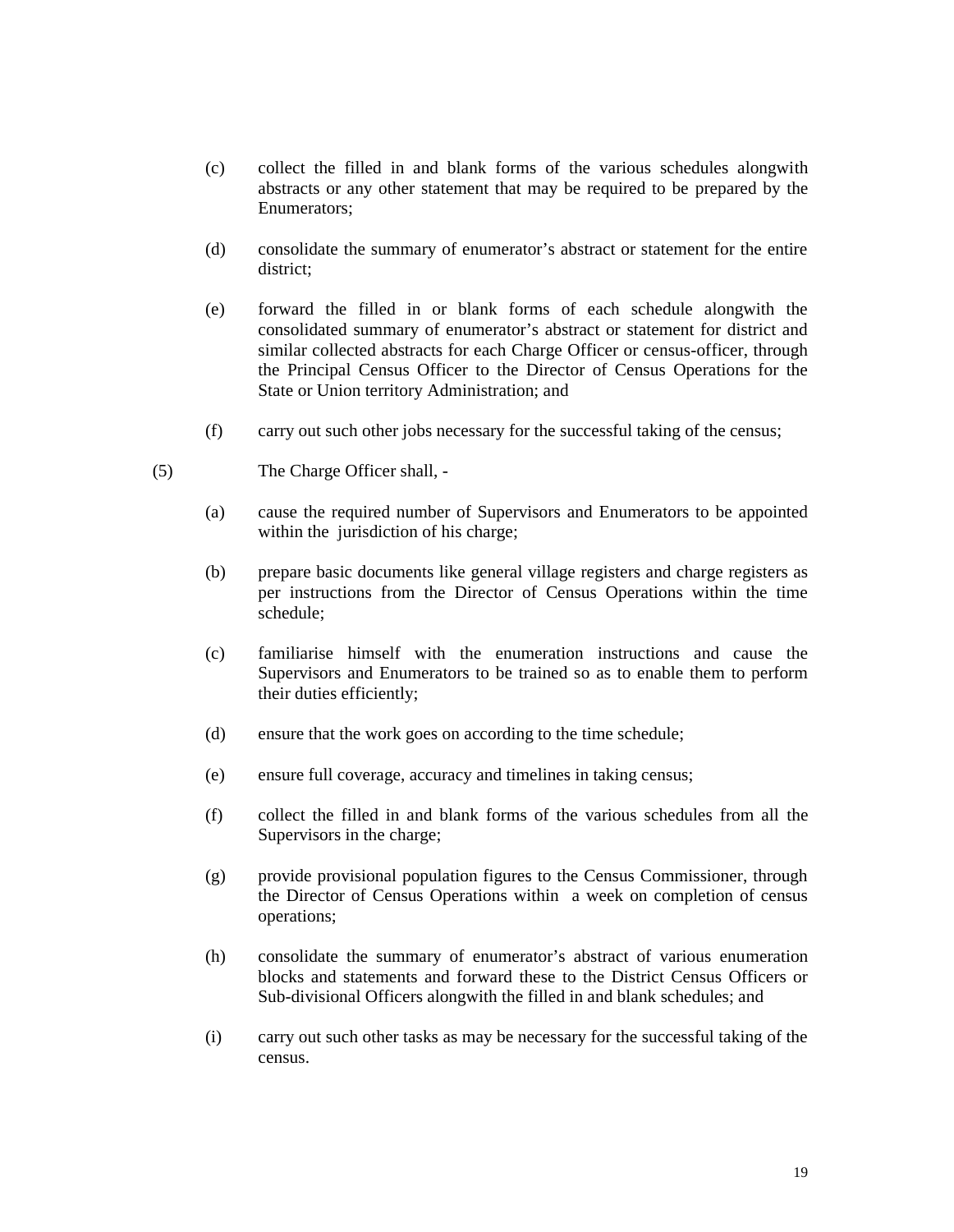## (6) The Supervisor shall, -

- (a) help the Enumerators under his jurisdiction and ensure that work is done as per schedule and the coverage is complete; and
- (b) collect the filled in and blank forms and statements from each Enumerator and forward the documents alongwith such statements he may be required to prepare, duly signed to the Charge Officer within two days of completion of census operations.
- (7) The Enumerator shall,
	- (a) prepare Notional Map and layout sketch of the allotted enumeration block;
	- (b) update the housenumbering;
	- (c) fill up the various schedules according to instructions issued to him;
	- (d) undertake revisional round and updating of records;
	- (e) prepare enumerator's abstract which shall consist of the location particulars of the enumeration block alongwith the total population by various characteristics asked for in the schedules and such other statements he may be required to compile; and
	- (f) hand over all documents, filled in and blank, to the Supervisors.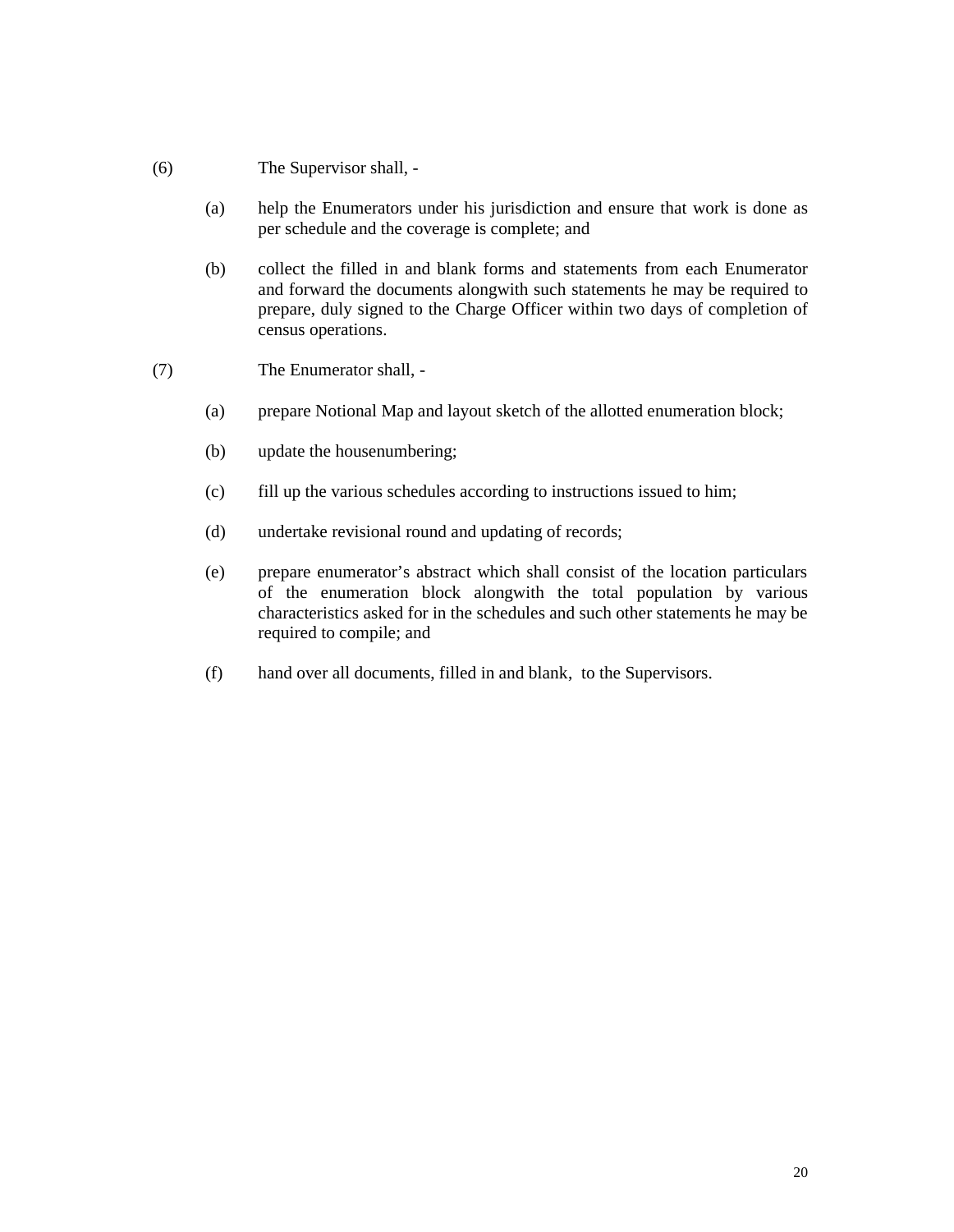6. Census schedules and questionnaires,- The census schedules or questionnaires shall be notified by the [Central]<sup>1</sup> Government through Official Gazette under sub-section (1) of section 8 of the Act.

[6A. Declaration of the date and duration of Census.- The Central Government may by a notification published in the Official Gazette declare the date for the commencement of the census and the period during which the houselisting operations and population census shall take place.

6B. Manner of serving the order of requisition of premises and vehicles. - An order of requisition under section 7A, shall be served -

(a) where the person to whom such order is addressed is a corporation or firm -

in the manner provided for the service of summons in rule 2 of order XXIX or rule 3 of order XXX, as the case may be, in the first Schedule to the Code of Civil Procedure, 1908 (Act V of 1908); and

- (b) where the person to whom such order is addressed is an individual -
- (i) personally by delivering or tendering the order, or
- (ii) by registered post, or
- (iii) if the person cannot be found, by leaving an authentic copy of the order with any adult member of his family or by affixing such copy to some conspicuous part of the premises in which he is known to have last resided or carried on business or personally worked for gain.
- 6C. Time for application for reference to arbitration under section 7B. The time within which any interested person, who is aggrieved by the amount of compensation determined under section 7B may make an application for referring the matter to arbitration shall be fourteen days from the date of determination of the amount of such compensation or where the amount of such compensation has been determined in the absence of the person interested or, as the case may be, the owner, fourteen days from the date on which the intimation of such determination is sent to that person or owner. $]^{2}$ 
	- 1: Replaced the earlier "State" by notification 19.7.94.
	- 2: Inserted by notification dated. 19.7.94.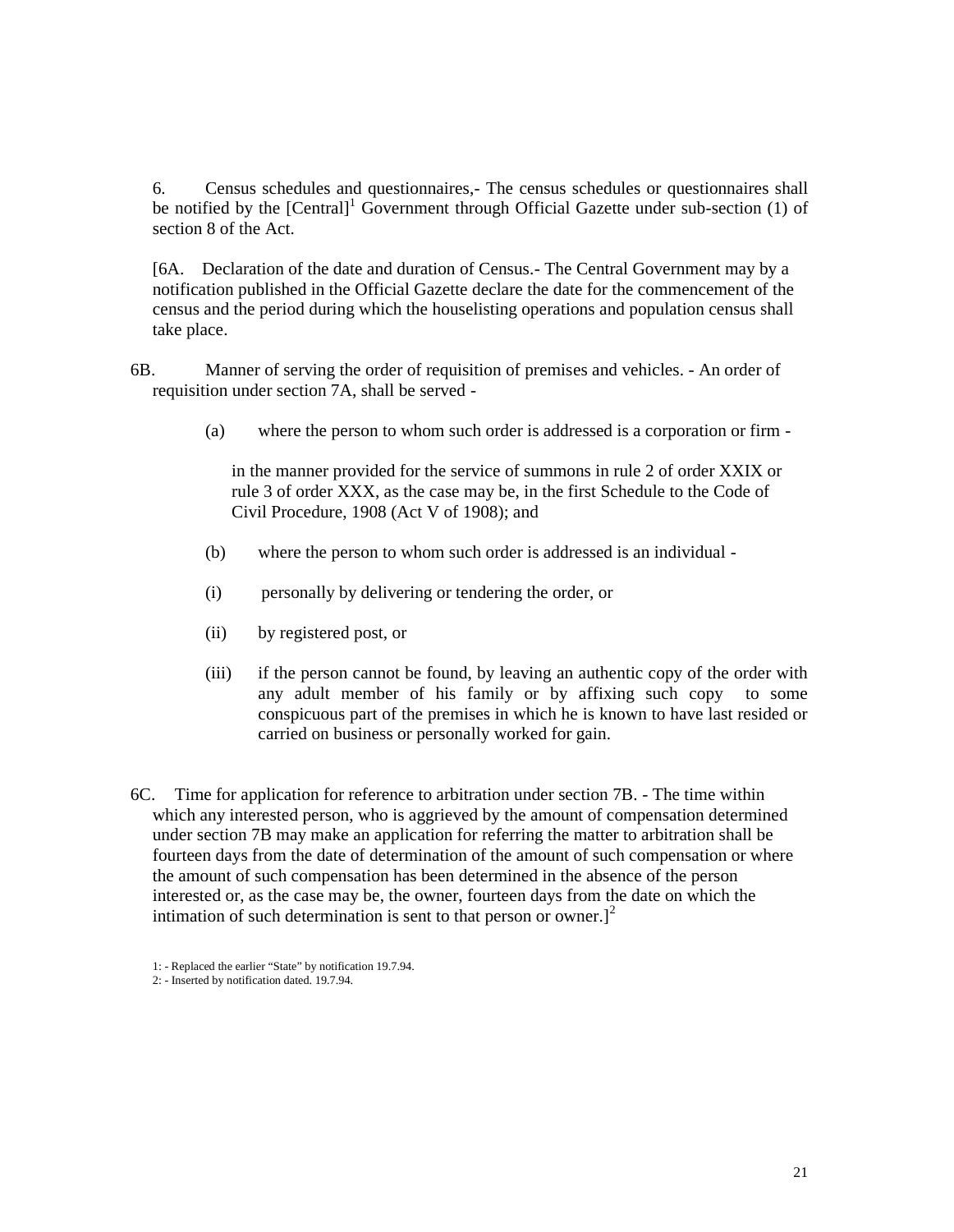7. Census data. - The Census Commissioner shall decide the items on which data may be released.

8. Notifications, Orders and Instructions to be issued by State Government - The State Governments and the Union territory Administrations shall, -

(i) republish the intention of taking a census notified by the Central Government in their State or Union territory Gazettes;

[(ia) republish the census schedules and questionnaires notified by the Central Government in their States or Union Territory Gazettes.<sup>1</sup>

- (ii) publish a notification directing the public to cooperate in furnishing accurate and unambigous information in respect of the questions that may be put to them through census alongwith an extract of penalties prescribed under section 11 of the Act;
- (iii) [republish]<sup>2</sup> in the gazette the reference date for the census and the period during which houselisting operations and population census will take place under section 3 of the Act;
- (iv) freeze the administrative boundaries of districts, tehsils, towns, etc. from the date to be intimated by the Census Commissioner which shall not be earlier than one year from the census reference date and till the completion of the census;
- (v) nominate a senior officer of the State Government at State Head Quarters as Nodal officer to liaise between Director of Census Operations and other Officers in Census work;
- (vi) impose restrictions on the Head of Department/ Officer on the transfer of officers/ officials once appointed as Supervisor/ Enumerator, without the proper consent of Principal/District Census Officer; and
- (vii) give wide publicity of the census through radio, audiovisuals, posters etc.

9. Custody of census schedules and connected papers, - After the completion of the taking of the census the canvassed census schedules shall be kept in the office of the Director of Census Operations or at such other place the Director of Census Operations may direct for processing the data collected.

<sup>1:-</sup> Inserted by notification dated. 19.7.94.

<sup>2:-</sup> Replaced the earlier word "publish" by notification dated.19.7.94.